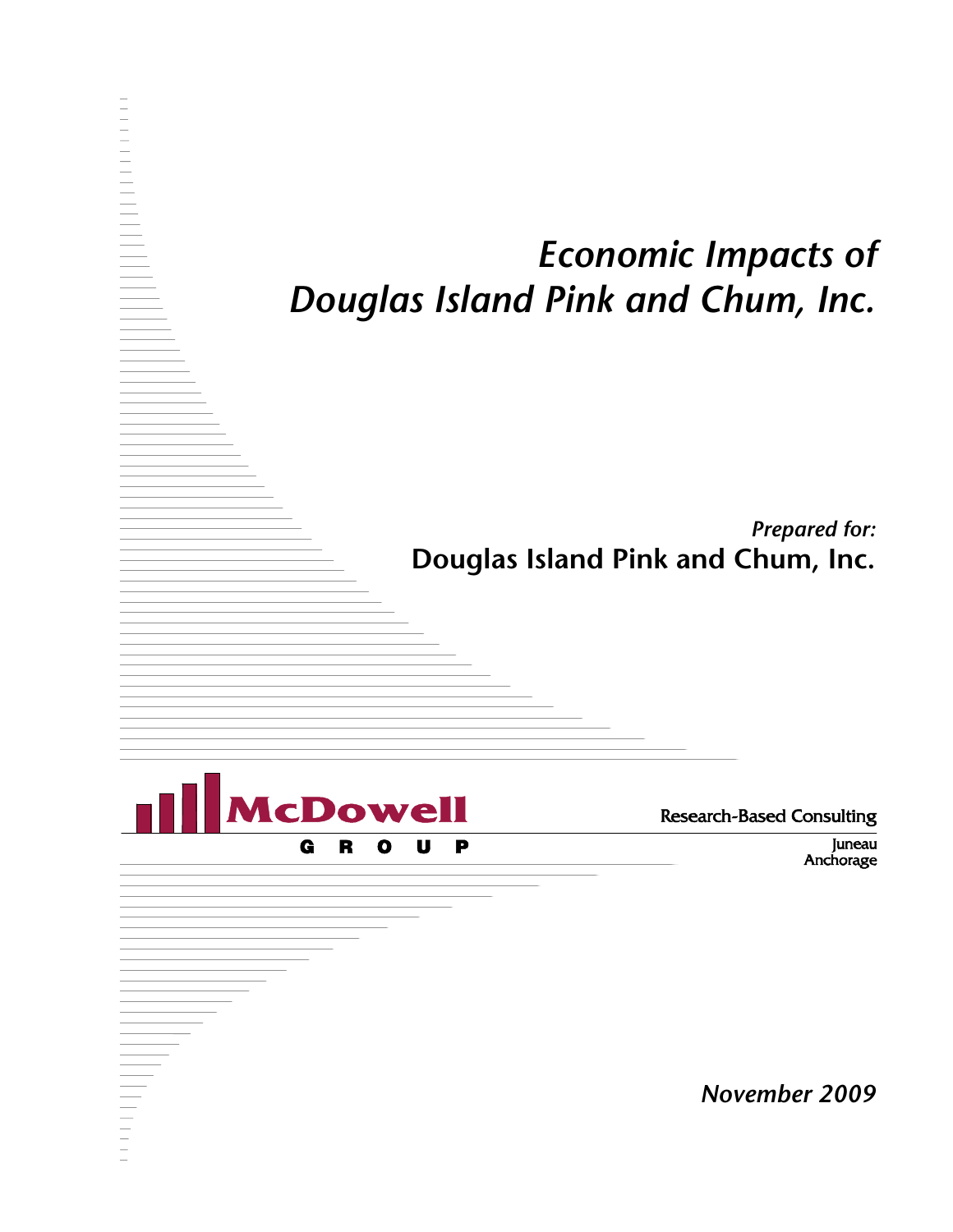# **Table of Contents**

| Southeast Alaska Salmon Market Overview: Production & Price Trends10                    |  |
|-----------------------------------------------------------------------------------------|--|
|                                                                                         |  |
|                                                                                         |  |
| Qualitative Impacts: University of Alaska Southeast and Juneau Tourism and Education 24 |  |
|                                                                                         |  |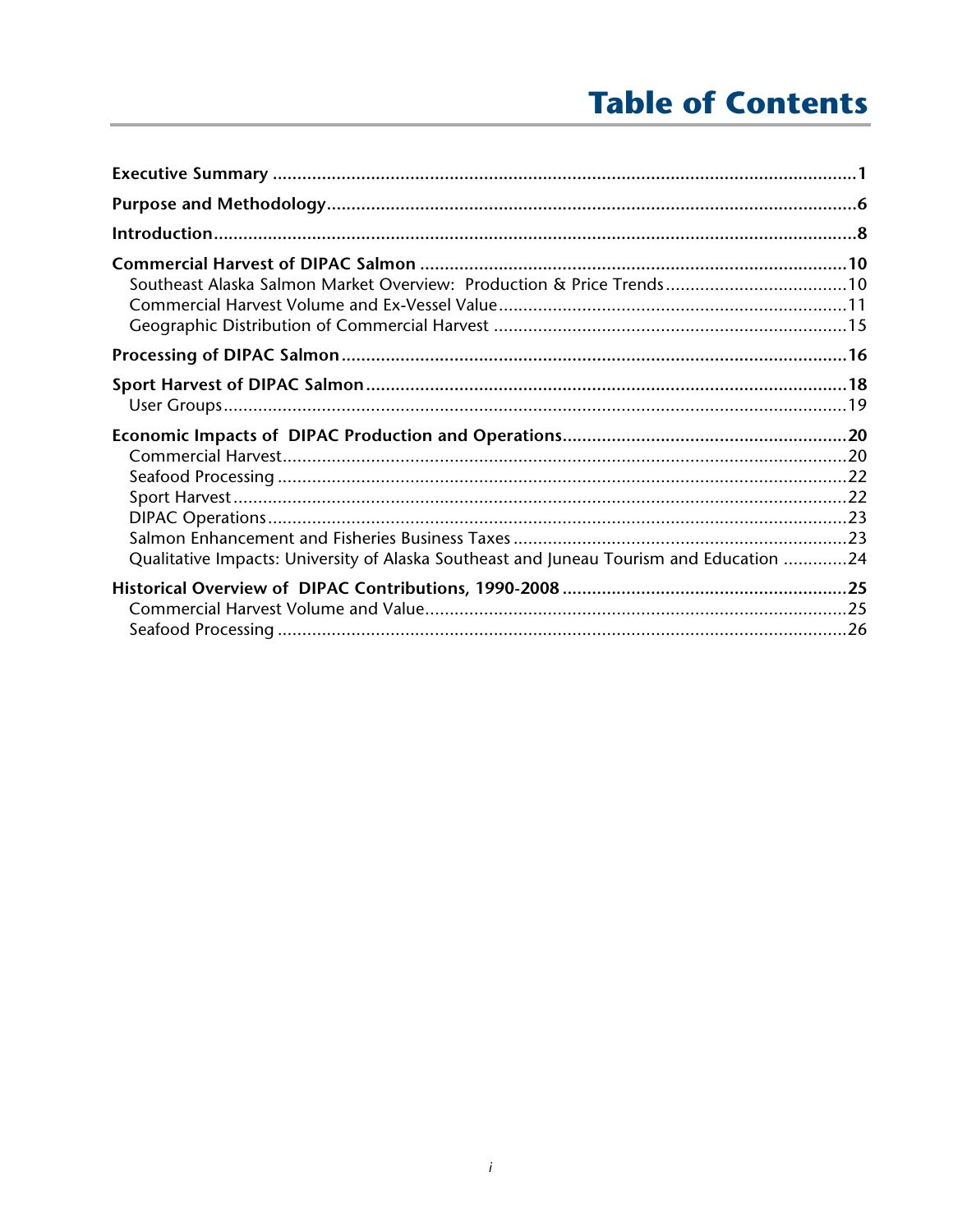The purpose of this study is to present the economic impacts of the Douglas Island Pink and Chum, Inc. (DIPAC) salmon enhancement program. Based in Juneau, DIPAC is a private nonprofit salmon hatchery operator working "to sustain and enhance valuable salmon resources of the State of Alaska for the economic, social and cultural benefit of all citizens, and to promote public understanding of Alaska's salmon resources and salmon fisheries through research, education and tourism."

DIPAC currently produces four species of Pacific salmon—chum, sockeye, chinook, and coho—from two hatchery facilities and several remote release sites. Chum and sockeye are produced for commercial fleets operating in northern Southeast Alaska, while chinook and coho are produced primarily for the Juneau, Haines and Skagway sport fishing fleets.

Economic impacts generated by DIPAC's salmon production and business operations are widely spread throughout Southeast Alaska; however, much of the hatchery's impact occurs in Juneau and Haines. The key findings from the analysis of DIPAC's economic impacts are presented in this section.

### **Commercial Harvest**

• Between 2001 and 2008, DIPAC contributed salmon worth an ex-vessel value of \$39 million to the commercial salmon industry, averaging \$4.3 million annually. DIPAC contributions reached 15.8 million pounds of salmon worth a record \$9.9 million in ex-vessel value in 2008.



#### **Total Ex-Vessel Value of DIPAC Salmon Harvested in Common Property Commercial Fisheries, 2001-2008**

Source: DIPAC, 2009.

• Chum salmon accounts for the majority of commercially-harvested DIPAC salmon. Between 2001 and 2008, chum constituted an average of 91 percent of the total volume of DIPAC salmon and 79 percent of the total value.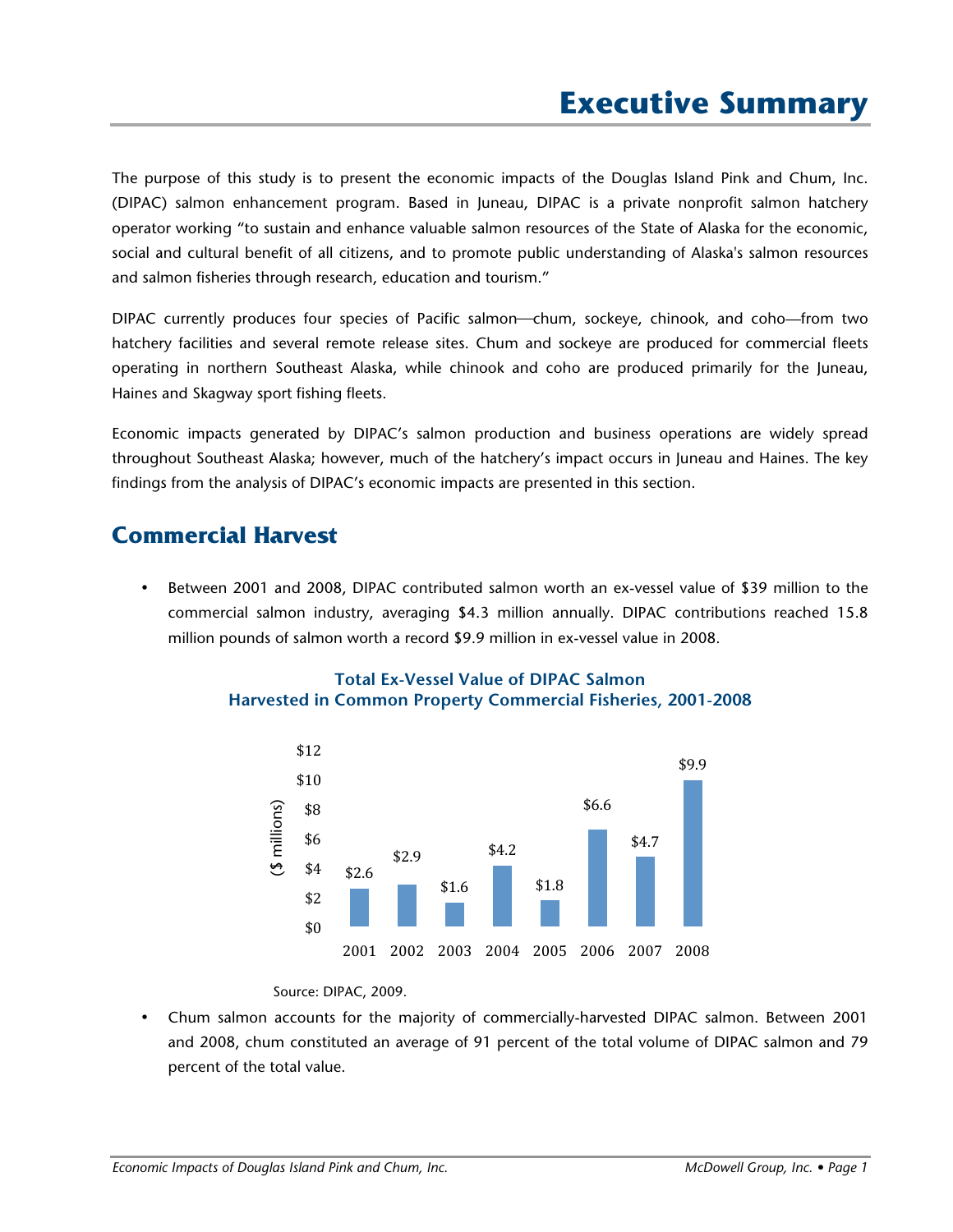- On average, commercial gillnetters earned three-fourths of the annual ex-vessel income associated with the commercial harvest of DIPAC salmon between 2001 and 2008.
- In terms of geography, gillnet fishermen from Juneau earned the largest proportion (44 percent) of this income in 2008, followed by Haines resident fishermen (33 percent).

### **Seafood Processing**

- In addition to earnings for fishermen, the commercial harvest of DIPAC salmon generates significant economic benefits for Southeast Alaska's seafood processors. Between 2001 and 2008, the cumulative first wholesale value of DIPAC salmon was \$155 million and the annual average was \$19.4 million.
- In 2008, the combination of a large chum harvest and high prices made for a banner year, reaching nearly \$50 million in first wholesale value. Most of this value was reflective of the first wholesale value of DIPAC chum.
- Chum roe is a particularly valuable fish product. The first wholesale value of DIPAC chum roe reached \$22 million in 2008, a record value.



#### **First Wholesale Value of DIPAC Salmon, with Chum Roe Shown Separately, 2001-2008**

Source: McDowell Group estimates, based on data provided by DIPAC, ADFG and ADOR, 2009.

Note: Includes common property and cost recovery harvests.

• DIPAC accounted for an estimated 8.9 million pounds of salmon processed in Juneau in 2008. For the five-year period 2004 through 2008, Juneau landings of DIPAC salmon totaled 32 million pounds. Assuming per-pound first wholesale values were about the same for processors located in Juneau as for those located outside of Juneau, the first wholesale value of DIPAC salmon landed and processed in Juneau totaled \$28 million in 2008 and \$79 million for the 2004 to 2008 period.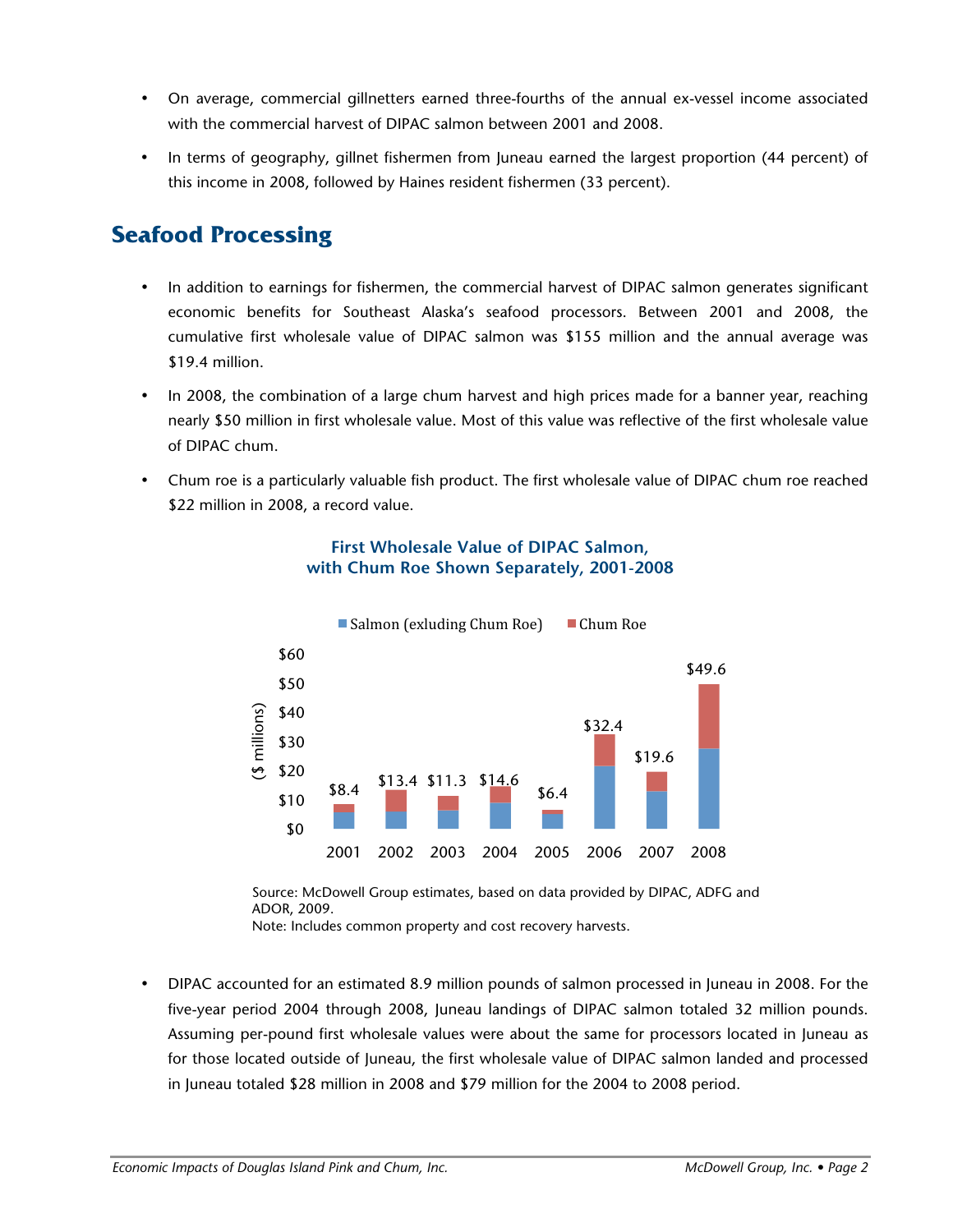### **Sport Harvest**

- Traditionally, DIPAC-produced chinook, coho and sockeye contribute substantially to the Juneau-area sport fish and personal use harvest. Between 2001 and 2008, a total of 116,700 DIPAC salmon was harvested by anglers and personal use fishers, including 78,000 chinook and coho, and 24,000 sockeye.
- In recent years, DIPAC's contribution of chinook and coho to the fishery declined. Several factors are attributable to this change. One was the reduction in coho releases to accommodate increased chinook production for Skagway sport fishery enhancement. Coinciding with this was a shift in dates of Juneau's Golden North Salmon Derby between 2005 and 2008, which pre-empted the return of DIPAC coho in mid- to late-August. A third factor is the general decline of DIPAC chinook survival compared to the earlier part of the decade, when DIPAC saw record returns.



#### **Recreational Harvest of DIPAC Salmon, 2001-2008**

Source: DIPAC, 2009.

- Between 2001 and 2008, DIPAC-produced chinook and coho accounted for an average of 24 percent and 15 percent of the total Juneau sport harvest of those species.
- While very difficult to quantify precisely, the economic impact of sport harvest of DIPAC salmon is significant, and estimated at approximately \$1.2 million in 2008. This total includes direct and indirect effects of non-resident sport harvest of DIPAC salmon.

## **DIPAC Operations**

• In 2008, DIPAC generated an average of 42 jobs, including staff at both the Macaulay and Snettisham hatcheries, with total payroll of approximately \$1.4 million annually.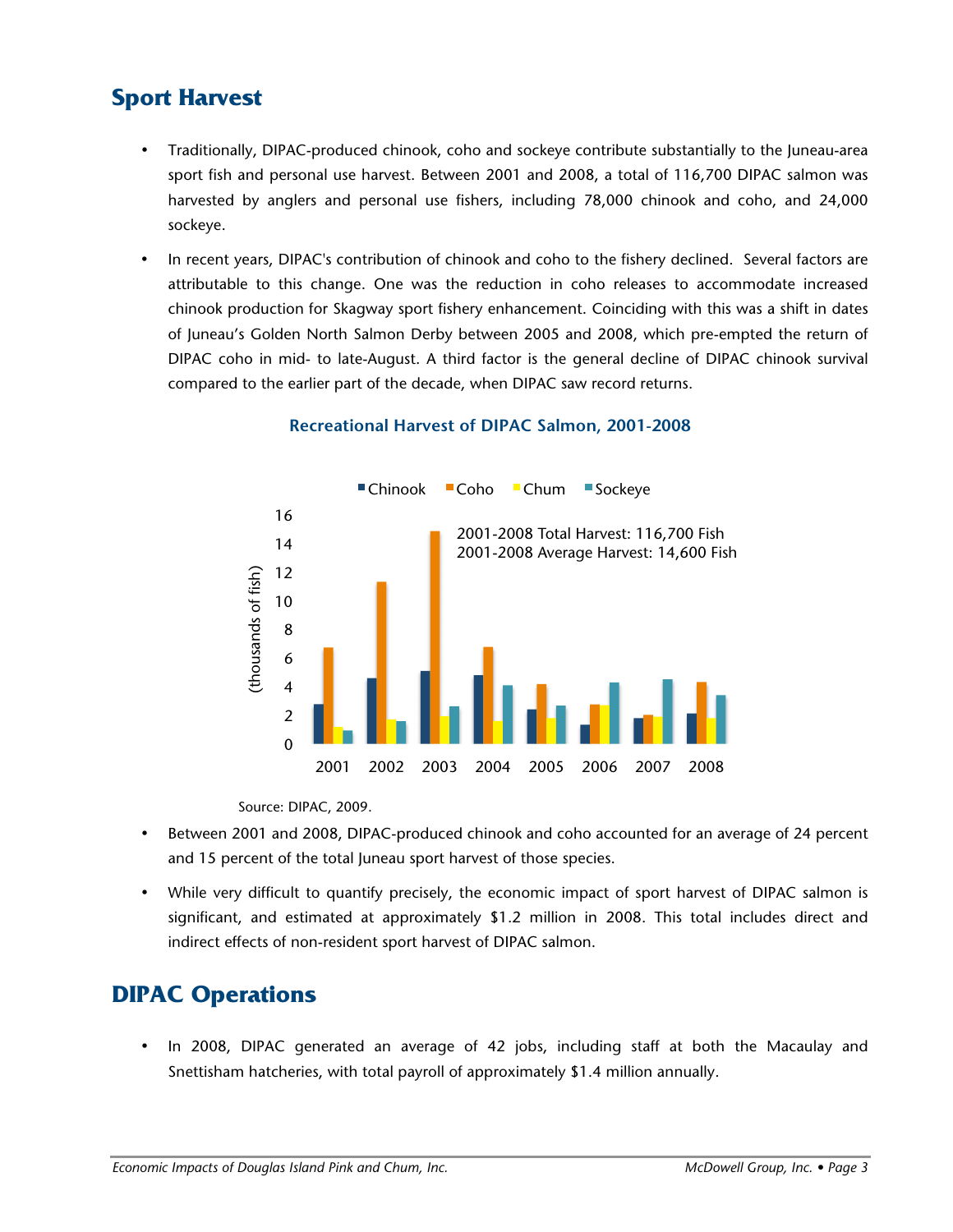- Spending on goods and services in support of hatchery operations totaled approximately \$4.5 million, of which nearly \$3 million went to 145 Alaska businesses.
- Including all of the indirect and induced effects associated with DIPAC spending on payroll and other goods and services, the organization itself has a total Alaska economic impact of about \$5.5 million, including \$2.2 million in labor income.

## **Total Economic Impacts**

- The total economic impact of commercial harvest of DIPAC salmon, including all direct, indirect and induced effects, amounted to approximately \$16 million in spending and income in 2008.
- Including all direct, indirect and induced impacts associated with harvested and processing, DIPAC salmon in 2008 had a total economic impact of approximately \$80 million. This includes spending by DIPAC in support of its operations, the gross (ex-vessel) income earned by commercial fishermen, income earned by processors (net of what they pay fishermen), and all the expenditures fishermen and processors make in support of their operations and households.
- Of the \$80 million total impact, approximately 30 percent (\$25 million) is labor (personal) income for fishermen, processing workers, and owners/employees of businesses that provide goods and services to fishermen and processors.
- Between 2001 and 2008, the harvest and processing of DIPAC-produced salmon generated a combined total of \$2.4 million in Fishery Business Tax and Salmon Enhancement Tax revenues. Approximately \$1.2 million in fishery business tax revenues went to state and local governments for fishery management and infrastructure development (including \$300,000 in 2008 alone). Similar amounts went to the regional aquaculture association for continued salmon enhancement efforts.
- It is not possible to measure the number of people in Southeast Alaska that directly or indirectly earn income from the harvest and production of DIPAC salmon. However, the total includes several hundred fishermen, plus processing plant employees, DIPAC employees, and workers employed by the numerous businesses that provide goods and services to fishermen, processors and their households. Based on the average annual wage in the Southeast Alaska economy, \$25 million in labor income is the amount that would be generated by approximately 650 typical Southeast region jobs.

*A summary table detailing the total economic impact of DIPAC production and operations is presented on the following page.*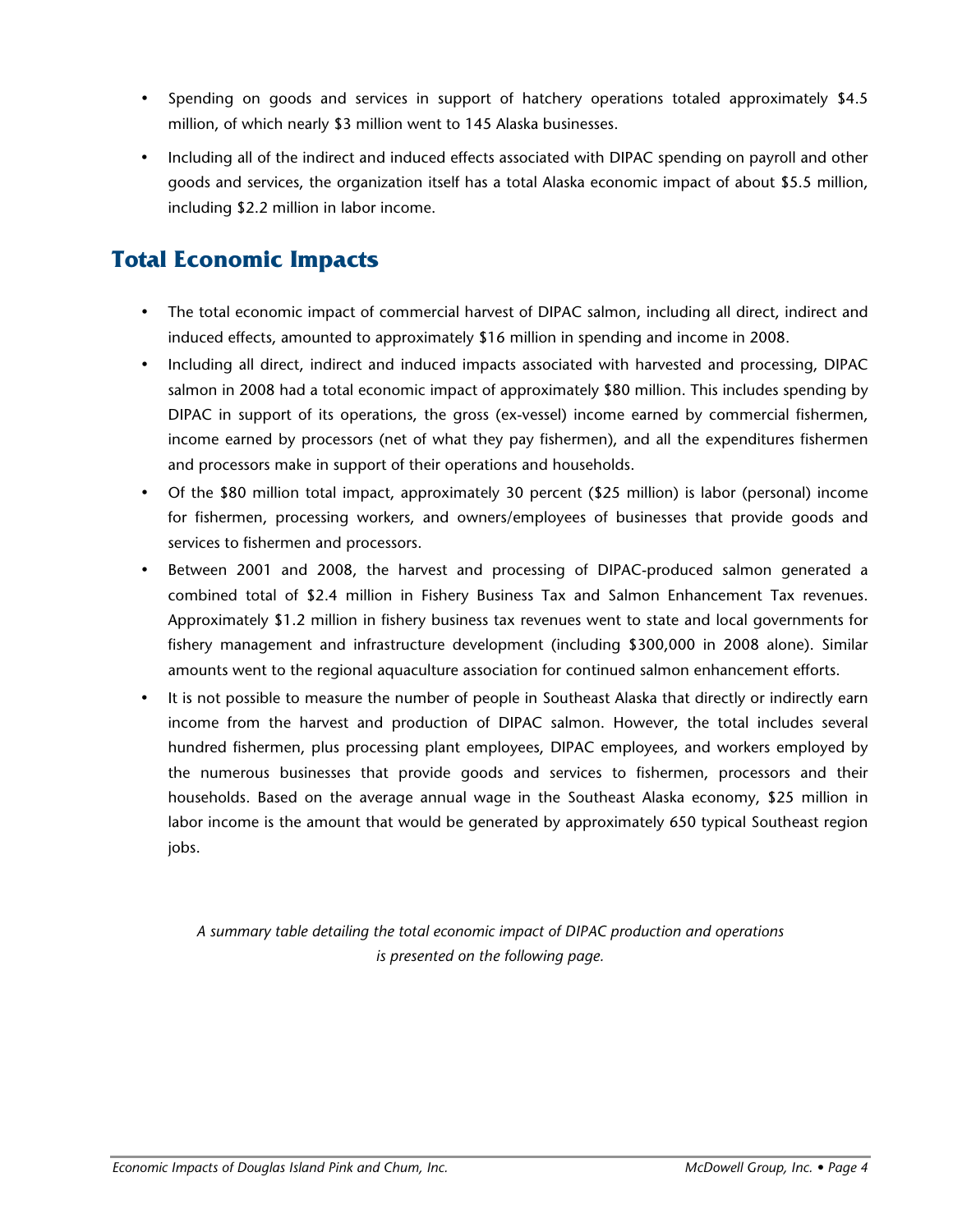### **Summary of DIPAC Production and Commercial Harvest, 2001-2008**

| <b>Harvest Volume</b>                                                                    | 2001-2008       | <b>Annual</b><br>Average | 2008           |
|------------------------------------------------------------------------------------------|-----------------|--------------------------|----------------|
| Total DIPAC production (# of fish; includes common property, cost recovery and<br>sport) | 22.3 million    | 2.8 million              | 3.6 million    |
| Commercial harvest of DIPAC salmon (# of fish, includes common property)                 | 8.9 million     | 1.1 million              | 1.8 million    |
| DIPAC commercial harvest as % of districts 11 & 15 total gillnet harvest volume          | 69%             | 65%                      | 82%            |
| Sport harvest of DIPAC salmon (# of fish)                                                | 116,800         | 14,600                   | 11,700         |
| <b>Commercial Harvest Value</b>                                                          |                 |                          |                |
| Total harvest ex-vessel value of DIPAC salmon                                            | $$34.3$ million | \$4.3 million            | \$9.9 million  |
| harvested by Juneau residents                                                            | \$12.0 million  | \$1.5 million            | \$3.8 million  |
| DIPAC salmon ex-vessel value as % of districts 11 $\&$ 15 total gillnet harvest value    | 58%             | 53%                      | 76%            |
| First wholesale value of DIPAC salmon                                                    | \$155 million   | $$19.4$ million          | \$49.6 million |

#### **Summary of DIPAC Production, Operations and Economic Impacts, 2008**

| <b>DIPAC Employment, Payroll and Spending</b>                                        |               |  |  |  |
|--------------------------------------------------------------------------------------|---------------|--|--|--|
| DIPAC annual average employment                                                      | 42            |  |  |  |
| DIPAC total annual payroll                                                           | \$1.4 million |  |  |  |
| DIPAC total annual spending on goods and services                                    | \$4.5 million |  |  |  |
| spending in Juneau                                                                   | \$2.7 million |  |  |  |
| Direct and Indirect Economic Impacts*                                                |               |  |  |  |
| Total labor income related to commercial harvest and processing of DIPAC salmon      | \$25 million  |  |  |  |
| Total annual average employment equivalent                                           | 650 jobs      |  |  |  |
| Total income and spending (output) related to harvest and processing of DIPAC salmon | \$80 million  |  |  |  |

\*Impacts include commercial harvesting and processing of DIPAC salmon, DIPAC operations, and all indirect multiplier effects throughout the regional economy. The estimated \$1 million total economic impact of sport harvest of DIPAC salmon is not included in this total.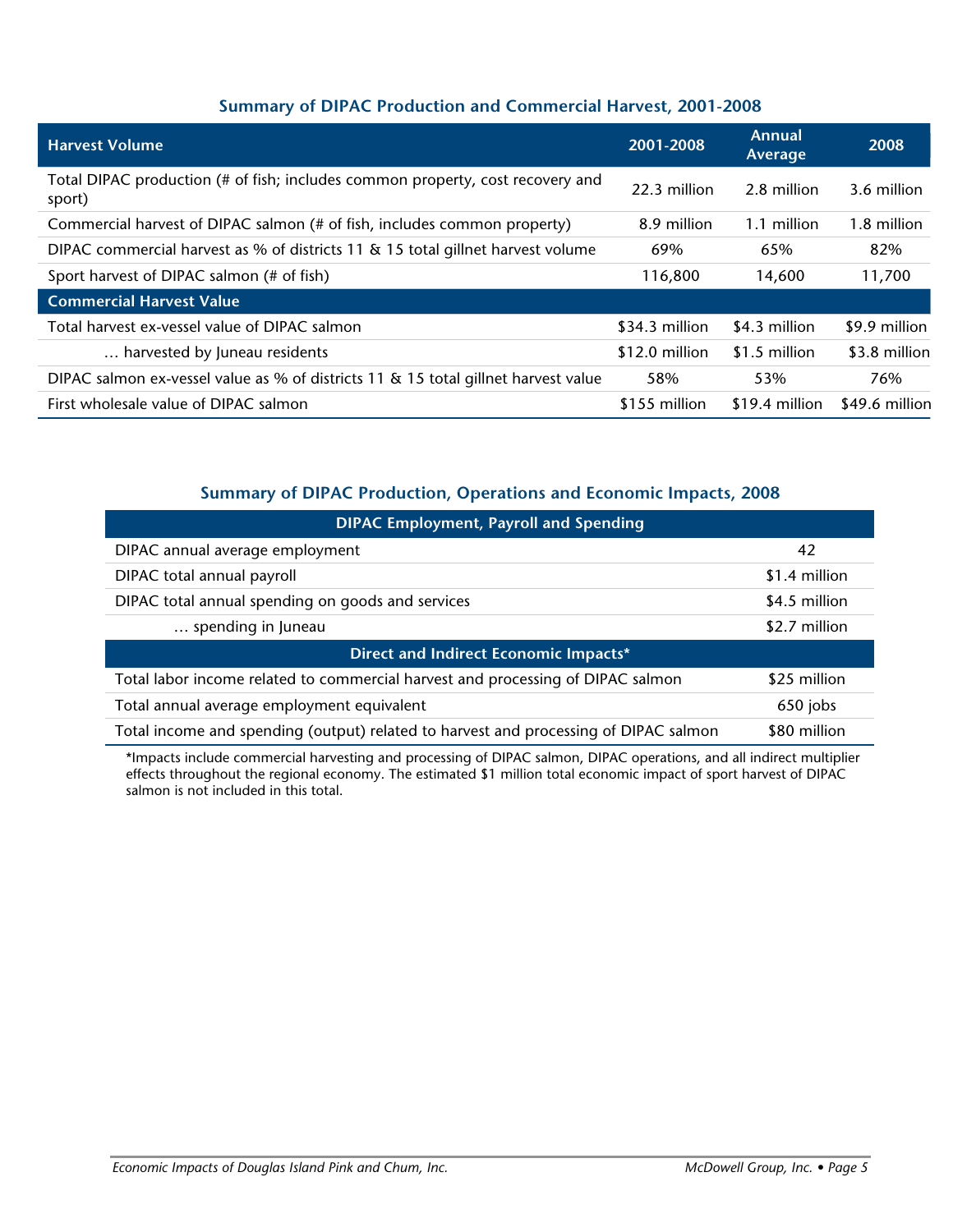### **Purpose and Scope**

Douglas Island Pink and Chum, Inc. (DIPAC) contracted with McDowell Group, an Alaska research and consulting firm, to analyze the economic impacts of its salmon enhancement program. Updating information published in a 2001 McDowell Group impact analysis, this report presents volume and value data associated with DIPAC-produced salmon harvested between 2001 and 2008, as well as the 2008 economic impacts resulting from the hatchery's production and operations. The analysis is delivered in the following five sections:

- 1. Commercial Harvest—The economic value of commercially caught DIPAC salmon is measured using the ex-vessel income earned by Southeast Alaska fishermen. Ex-vessel income represents the gross value paid to fishermen for their catch.
- 2. Processing—The economic benefits from processing DIPAC salmon are presented in terms of the first wholesale value of those fish commercially harvested in Southeast Alaska. First wholesale value represents the value paid to the primary processor by the initial buyer outside their affiliate network.
- 3. Sport Harvest—Estimates of the economic contributions of DIPAC salmon to the Southeast Alaska sport fishery are discussed, including economic activity resulting from non-resident harvests facilitated by the charter industry.
- 4. DIPAC Operations—Economic and employment information related to DIPAC production and operations are presented.
- 5. Regional Economic Impacts—The overall economic benefits to Southeast Alaska resulting from the commercial harvest, processing and sport harvest of DIPAC salmon, and DIPAC operations, are estimated in this section. This includes local and regional tax benefits generated via the Salmon Enhancement Tax and the Fisheries Business Tax.

For purposes of this report, northern Southeast Alaska is defined as commercial fishing districts 11 (Juneau) and 15 (Haines).

## **Methodology**

The data presented in this report comes from a variety of sources, including DIPAC, Alaska Department of Fish and Game (ADFG), Alaska Commercial Fisheries Entry Commission (CFEC), Alaska Department of Labor and Workforce Development (ADOLWD) and Alaska Department of Revenue (ADOR). Additionally, McDowell Group conducted interviews with Southeast sport fish charter operators and incorporated recent research relevant to communities in Southeast.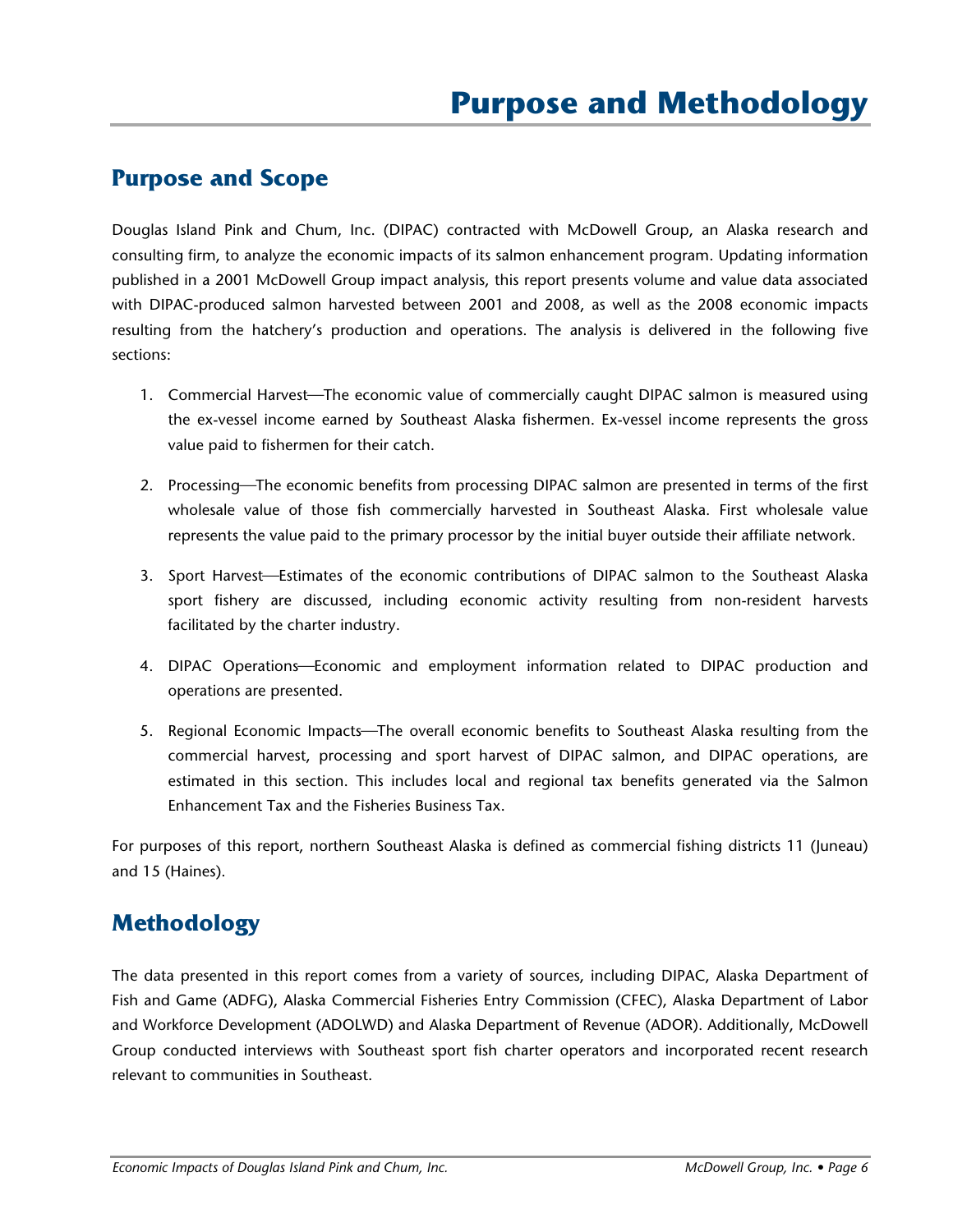Estimates provided in this report are based on the most recent and relevant data. Volume and ex-vessel value estimates of DIPAC salmon harvested in commercial fisheries are based on data provided by DIPAC, ADFG and CFEC. First wholesale values prior to 2008 are calculated using average annual prices per product from Southeast Alaska processors, as published by ADOR. Wholesale values for 2008 are estimated by applying the ratio of ex-vessel values to first wholesale values from prior years to 2008 ex-vessel values.

Some first wholesale data is unavailable due to ADOR confidentiality regulations. In these instances, McDowell Group used conservative estimates from a range of values. Therefore, wholesale values reported in this study should be considered minimum estimates.

Sport fish estimates are based on data provided by DIPAC, ADFG and Southeast municipal governments.

McDowell Group developed an economic model to estimate the direct and indirect economic impacts related to DIPAC production and operations. Inputs to this model were drawn from the sources described above. The model linked ADOLWD employment and payroll data, ex-vessel volume and value data, first wholesale value data and other information to generate estimates of average annual employment, income and total economic activity related to DIPAC-produced salmon.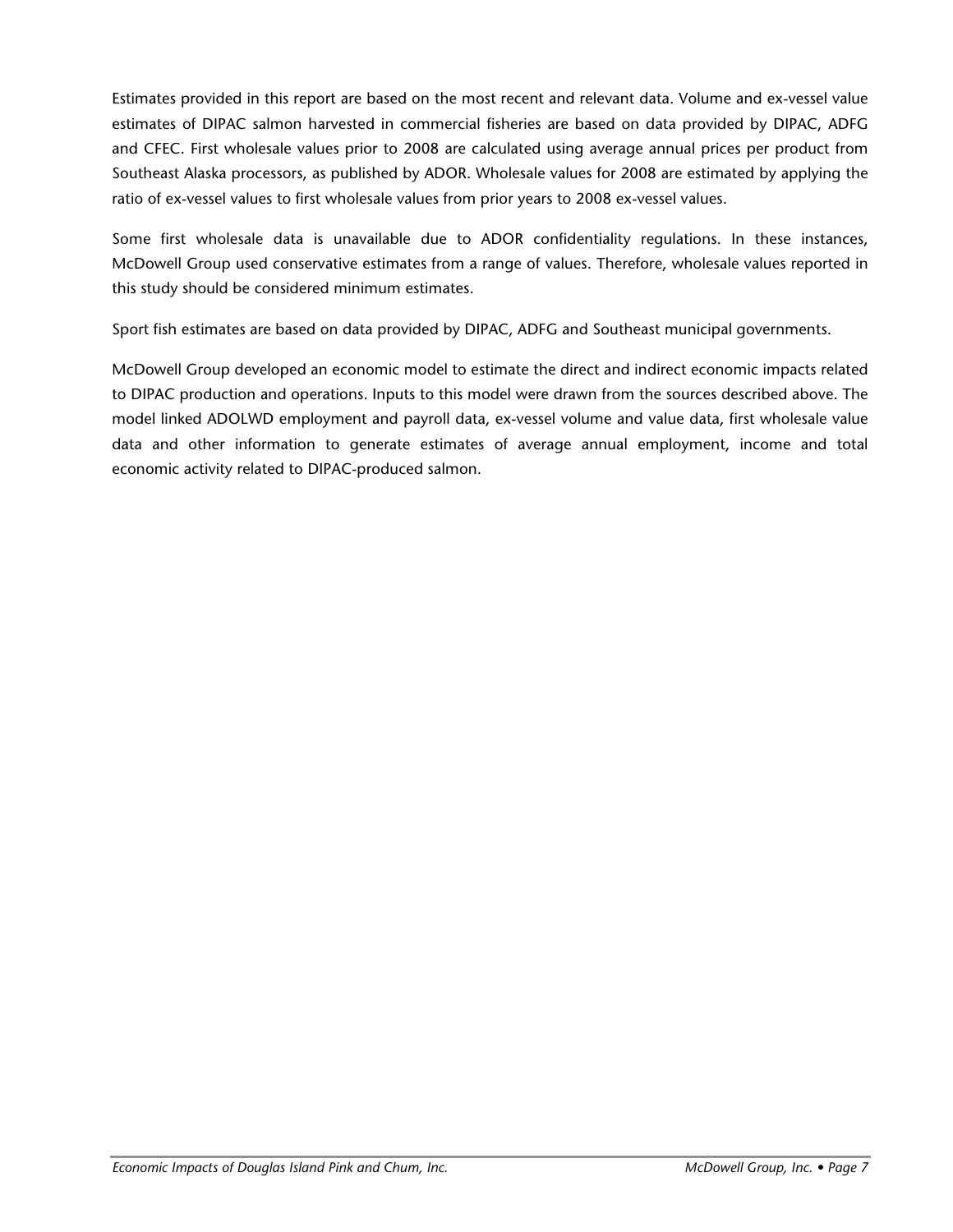Douglas Island Pink and Chum, Inc. (DIPAC), a private nonprofit salmon hatchery operator, was formed in 1976 by a group of Juneau residents concerned about depleting fisheries resources. The organization's mission is "to sustain and enhance valuable salmon resources of the State of Alaska for the economic, social and cultural benefit of all citizens, and to promote public understanding of Alaska's salmon resources and salmon fisheries through research, education and tourism."

DIPAC currently produces four species of Pacific salmon-chum, sockeye, chinook, and coho. Chum and sockeye are produced for commercial fleets operating in northern Southeast Alaska, while chinook and coho are produced primarily for the Juneau, Haines and Skagway sport fishing fleets.

With regard to its operational funding, DIPAC receives no enhancement tax revenue from commercial harvests; instead, it relies primarily on cost-recovery harvests of chum, sockeye and coho salmon to fund its enhancement activities. State contracts also fund its chinook and trans-boundary sockeye programs.

## **Facilities and Operations**

DIPAC currently operates two hatcheries and several remote release sites throughout the northern inside waters of Southeast Alaska. Its administrative offices are located at the Macaulay Salmon Hatchery site in Juneau. The organization also operates the state owned Snettisham Hatchery 40 miles south of the capital city. A description of each facility is provided below.

### **Macaulay Salmon Hatchery**

The Macaulay Salmon Hatchery is a large, multi-species facility located just north of downtown Juneau. Constructed in 1989, the Macaulay facility, which also houses a visitor center, has been in operation for 20 years and produces three species of salmon: chum, chinook and coho.

The Ladd Macaulay Visitor Center houses an assortment of aquariums that display a variety of local marine life. The center attracts an average of over 100,000 visitors per year during the summer and hosts over 3,000 local children, parents and teachers, as part of its year-round educational programming. The DIPAC Tourism Division oversees the center's operations, and supports its own budget through admissions, concessions and rental revenue.

The Macaulay Salmon Hatchery also donates wet lab space to the University of Alaska Fairbanks for research use by the Juneau Center for Fisheries and Ocean Sciences.

Adjacent to the Macaulay site is a public dock used for sport fishing. Local residents are the primary users, and it is a popular fishing site for people who do not own a boat and children learning how to fish. In 2001, the Alaska Department of Transportation and Public Facilities expanded the dock and adjacent uplands to provide off-street parking and handicap access.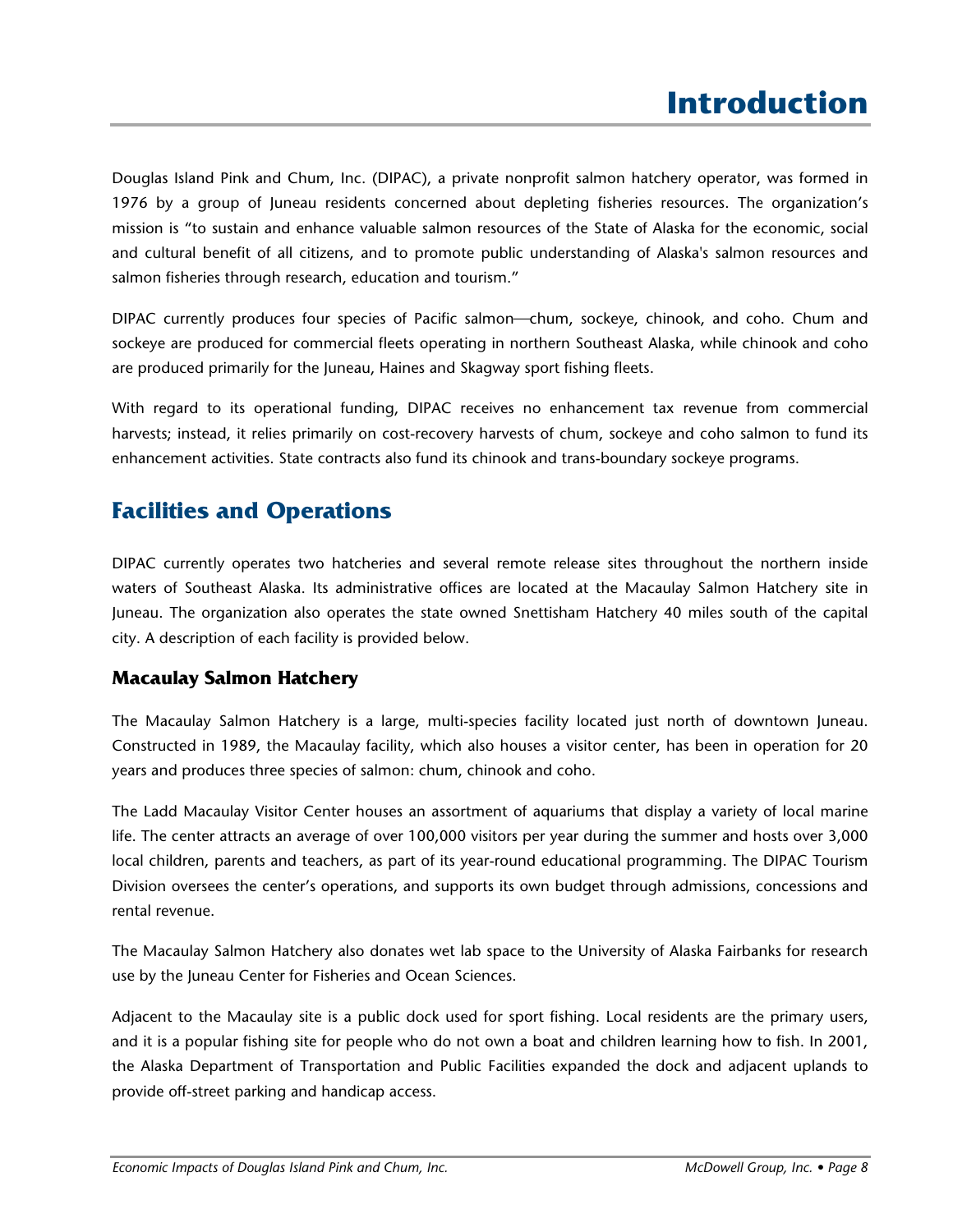### **Snettisham Hatchery**

Originally built and operated by the Alaska Department of Fish and Game, the Snettisham Hatchery was brought under DIPAC management in 1996. This state-of-the-art, single-species sockeye hatchery located in Port Snettisham, between Juneau and Petersburg, is one of the largest smolt facilities in the state. The hatchery produces sockeye salmon for local commercial and personal use fisheries and also operates a unique trans-boundary enhancement program under the auspices of the U.S./Canada Salmon Treaty.

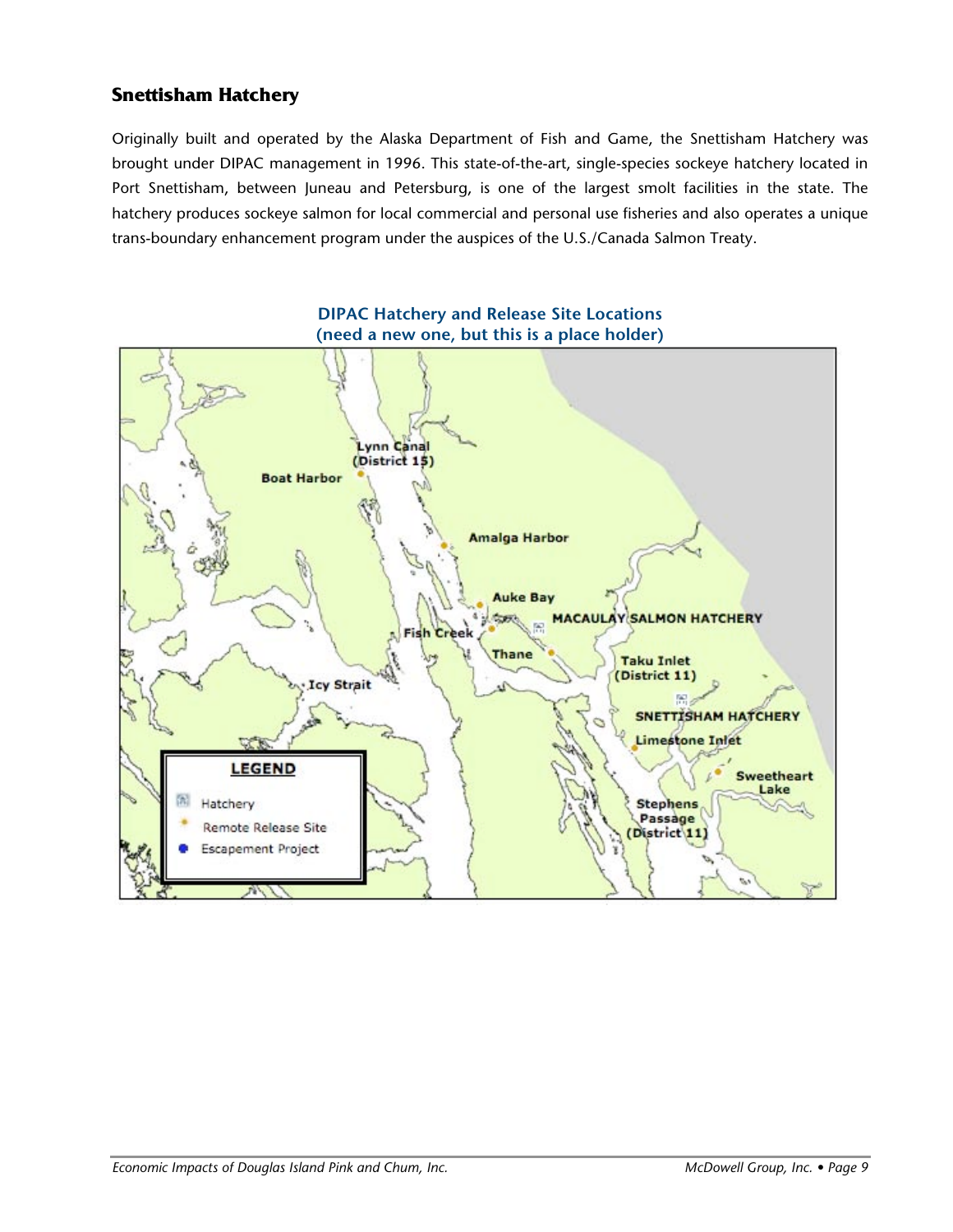DIPAC salmon contribute substantially to the commercial fisheries and local economies of northern Southeast Alaska. The harvest of DIPAC salmon directly benefits commercial fishermen through increased earnings and employment, and stimulates the economies of regional coastal communities through increased spending on goods and services in support of the fishing industry as well as increased tax revenue.

# **Southeast Alaska Salmon Market Overview: Production & Price Trends**

The major commercial fisheries in Southeast Alaska produced \$206 million in ex-vessel value in 2008 (preliminary) up from \$192 million in 2006 and \$204 million in 2007.

Salmon remains the value leader in the region's major fisheries by a wide margin. Salmon value in 2008 was nearly \$117 million (57 percent of the total), based on preliminary estimates, and is expected to increase as 2008-season value data are finalized. The 2008 season represents a sixth consecutive year of salmon value growth in the region, having more than doubled from the decade's low point of \$50 million in 2002.

The value growth in salmon is driven by a combination of strong harvest volumes for pink and chum salmon and steady growth in the price per pound of all five salmon species caught in the region. Salmon harvest volume in the strong years of the pink salmon abundance cycle had declined in recent past, but this has changed with substantial price increases for all five salmon species, particularly for pink and chum salmon in 2008.

Recent price growth in pink and chum salmon is driven by a combination of steady growth in the average wholesale price of meat products (frozen, canned, etc) and by a major price increase for roe products in 2008.

The outlook for salmon value in 2009 is uncertain. Prices for the traditional high-value salmon species of the region (particularly chinook and coho) will likely see substantial downward pressure with recessionary spending patterns. Chum salmon prices are also likely to be lower, as the unusually strong roe market (primary driver for chum price) has cooled substantially from 2008.

However, recessionary impacts on Alaska salmon prices may be offset by recent production problems in the farmed salmon sector that will likely result in a significant decrease in world salmon supply, on the order of 5- 10 percent. This decrease, combined with the continued strong world demand for salmon, may offset recessionary price pressures on Alaska salmon in the 2009 season.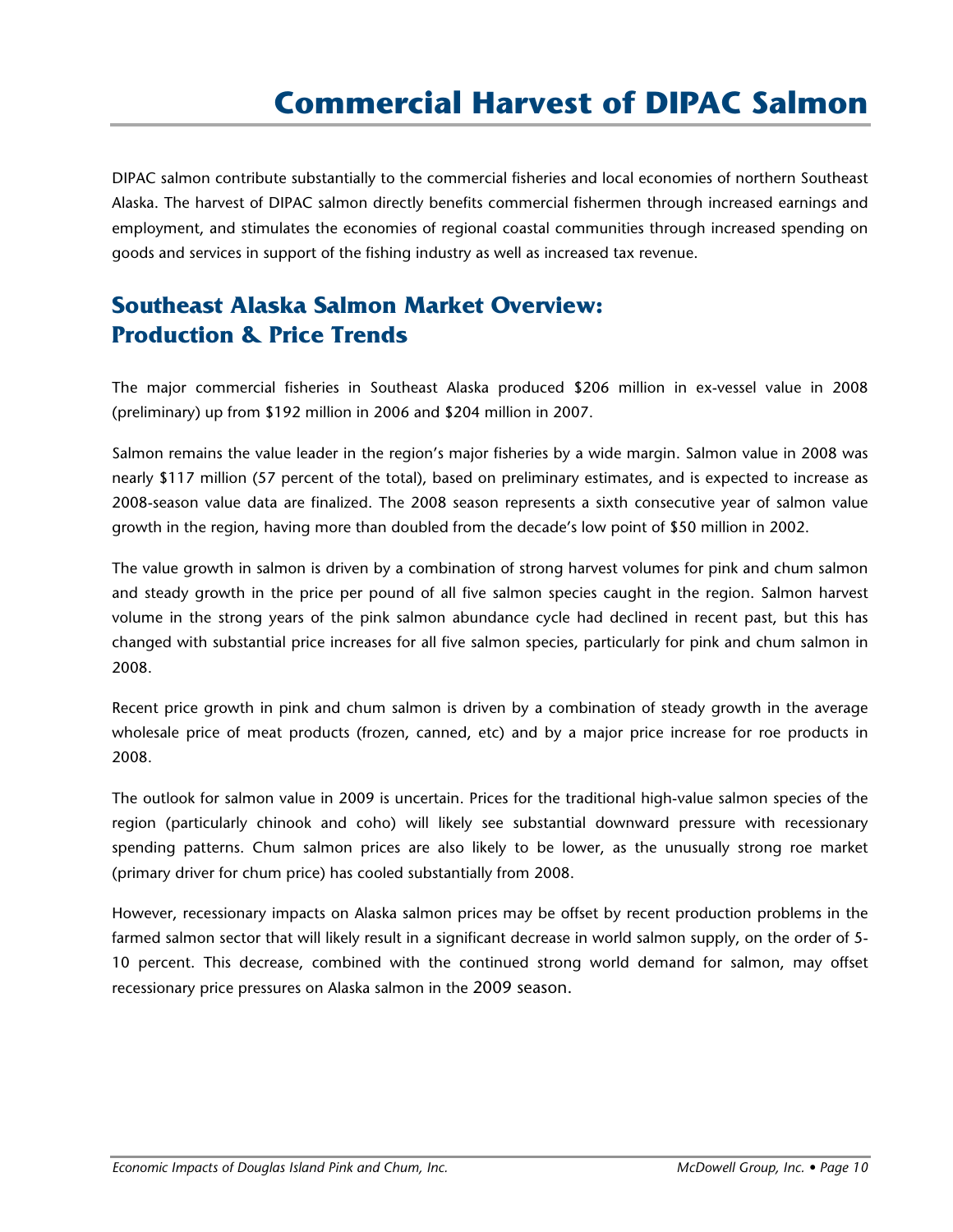### **Commercial Harvest Volume and Ex-Vessel Value**

Salmon produced by DIPAC contribute significantly to the northern Southeast commercial harvest. Between 2001 and 2008, DIPAC contributions to this regional industry have more than doubled in volume, from 5.6 million pounds of salmon in 2001 to 15.8 million pounds in 2008, averaging 9.6 million pounds during this 8-year timeframe.



#### **Figure 1: Total Pounds of DIPAC Salmon Harvested in Common Property Commercial Fisheries, 2001-2008**

Market prices vary significantly from year to year, rendering the annual value of DIPAC salmon to be somewhat independent of its volume. However, as with volume, the value of DIPAC's contributions to the regional commercial harvest has generally increased between 2001 and 2008. The 2008 season was a record year for salmon prices, making the ex-vessel value of DIPAC's 2008 contribution nearly four times that of its 2001 contribution (\$9.9 million compared to \$2.6 million). Between 2001 and 2008, the average annual exvessel value was \$4.3 million.



#### **Figure 2: Total Ex-Vessel Value of DIPAC Salmon Harvested in Common Property Commercial Fisheries, 2001-2008**

Source: DIPAC, 2009.

Source: DIPAC, 2009.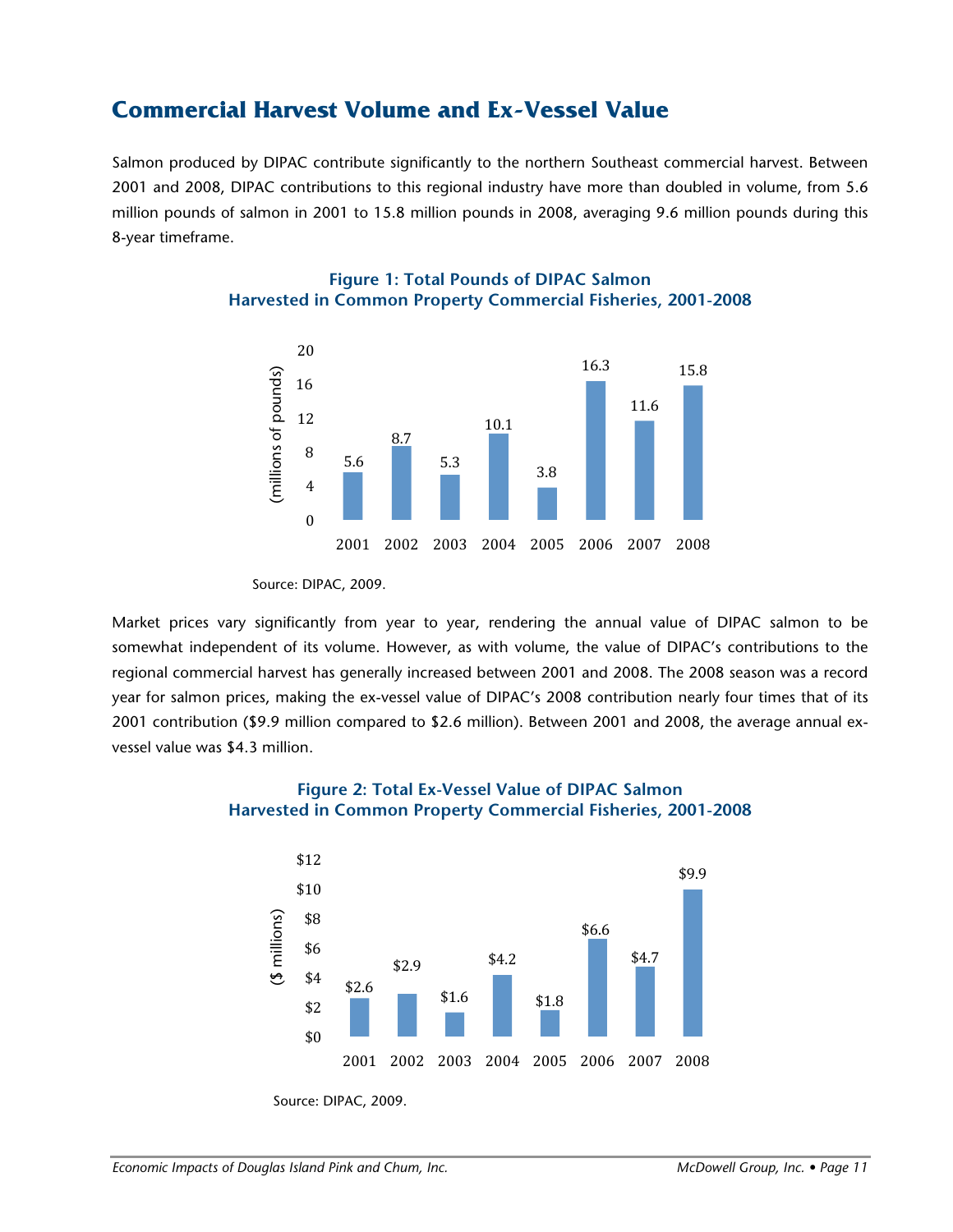Like other salmon hatcheries in Southeast Alaska, DIPAC tends to focus its production efforts on a relatively high-volume, low-value species: chum salmon. Between 2001 and 2008, on average, chum constituted 91 percent of harvested DIPAC salmon. In 2008, nearly all (98 percent) of harvested DIPAC salmon were chum. Chum roe commands particularly high prices, boosting the value of the species.

|                |           | 2001-2008 Average |           | 2007           |           | 2008           |
|----------------|-----------|-------------------|-----------|----------------|-----------|----------------|
| <b>Species</b> | 000s lbs. | <b>Percent</b>    | 000s lbs. | <b>Percent</b> | 000s lbs. | <b>Percent</b> |
| Chum           | 8,775     | 91%               | 11,216    | 96%            | 15,436    | 98%            |
| Sockeye        | 724       | 8                 | 347       | 3              | 204       |                |
| Coho           | 117       |                   | 51        | $\leq$ 1       | 109       | $\leq$ 1       |
| Chinook        | 23        | $<$ 1             | 10        | $\leq$ 1       | 26        | ${<}1$         |
| <b>Total</b>   | 9,639     | 100%              | 11,624    | 100%           | 15,775    | 100%           |

#### **Table 1: Recent Commercial Harvest Composition (Volume) of DIPAC Salmon, by Species, 2007 & 2008**

Source: DIPAC, 2009.

Note: Percentage totals may not equal column sums due to rounding.

In terms of ex-vessel value, chum accounts for the majority of all DIPAC-produced salmon. Between 2001 and 2008, chum averaged over three-fourths (\$3.4 million) of total ex-vessel value. Sockeye averaged \$1.4 million during that time, followed by coho (\$121,000) and chinook (\$55,000).

#### **Figure 3: Average Ex-Vessel Value of DIPAC Salmon Harvested in Common Property Fisheries, by Species, 2001-2008**



Source: DIPAC, 2009.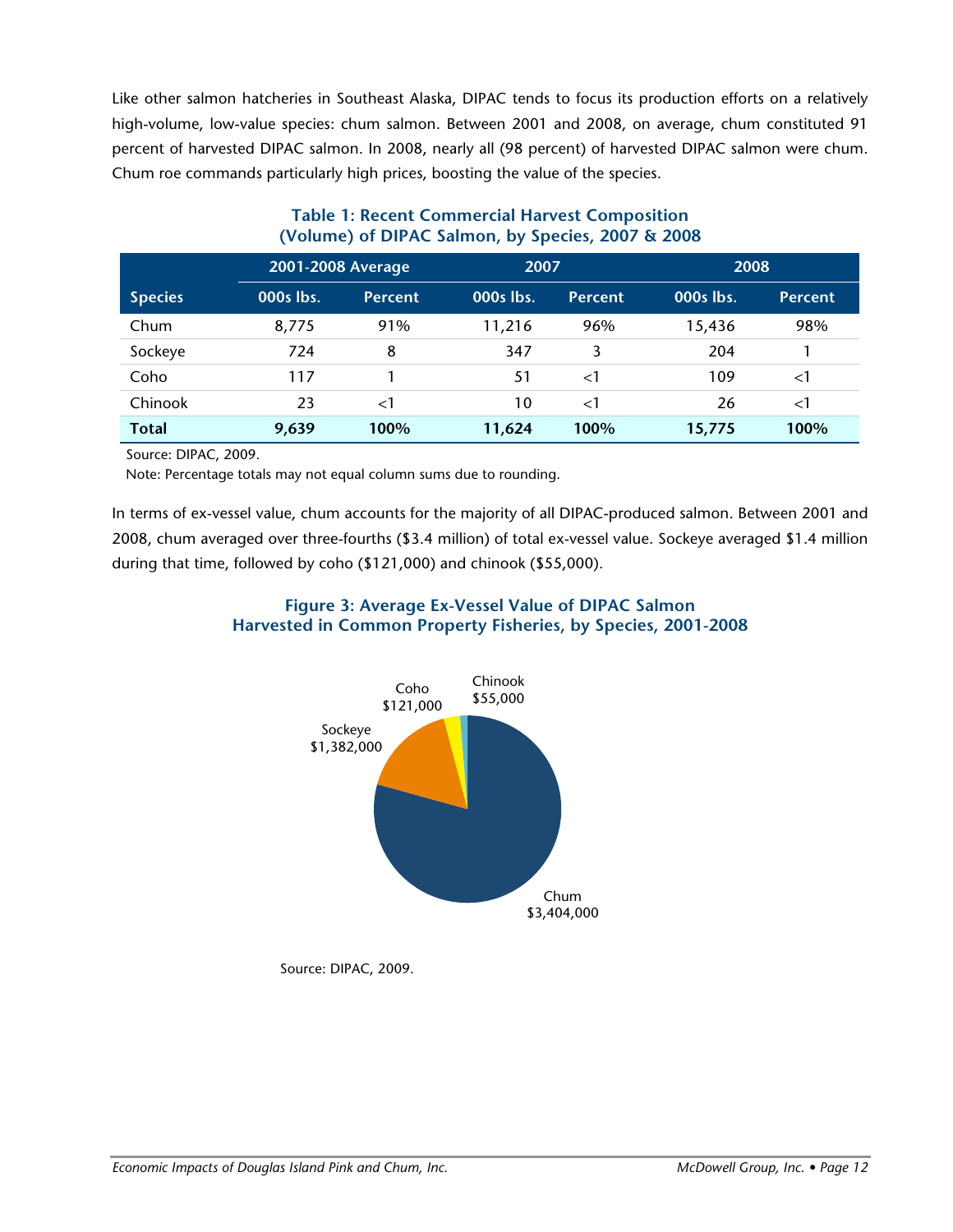As the primary harvester of DIPAC's most abundant species, the commercial gillnet fleet earns much of the value associated with DIPAC-produced salmon. Between 2001 and 2008, gillnetters averaged 89 percent (\$3.8 million) of the total ex-vessel value of DIPAC fish. Approximately \$1 million went to the purse seine fleet and \$140,000 to trollers.



#### **Figure 4: Average Ex-Vessel Value of DIPAC Salmon Harvested in Common Property Fisheries, by Gear Type, 2001-2008**

The following table presents annual ex-vessel values from 2001 to 2008 associated with the four salmon species produced by DIPAC and with the three harvest gear types. Earnings from chum and chinook increased dramatically in 2008. Following this trend, gillnet and troll fleets also saw substantial increases from DIPAC salmon in 2008.

| (\$ thousands)   |         |         |         |         |         |         |         |         |
|------------------|---------|---------|---------|---------|---------|---------|---------|---------|
|                  | 2001    | 2002    | 2003    | 2004    | 2005    | 2006    | 2007    | 2008    |
| <b>Species</b>   |         |         |         |         |         |         |         |         |
| Chum             | \$1,605 | \$2,314 | \$1,122 | \$2,293 | \$1,123 | \$5,227 | \$4,219 | \$9,330 |
| Sockeye          | 792     | 461     | 412     | 1,639   | 507     | 1,203   | 401     | 291     |
| Coho             | 143     | 82      | 86      | 171     | 83      | 125     | 80      | 195     |
| Chinook          | 56      | 23      | 16      | 54      | 72      | 55      | 35      | 131     |
| <b>Total</b>     | \$2,597 | \$2,880 | \$1,636 | \$4,157 | \$1,785 | \$6,610 | \$4,735 | \$9,947 |
| <b>Gear Type</b> |         |         |         |         |         |         |         |         |
| Purse Seine      | 223     | 19      | 167     | 824     | 311     | 654     | 301     | 76      |
| Gillnet          | 2,199   | 2,773   | 1,386   | 3,147   | 1,363   | 5,829   | 4,340   | 9,622   |
| Troll            | 174     | 89      | 82      | 186     | 112     | 127     | 93      | 249     |
| <b>Total</b>     | \$2,596 | \$2,881 | \$1,635 | \$4,157 | \$1,786 | \$6,610 | \$4,734 | \$9,947 |
|                  |         |         |         |         |         |         |         |         |

### **Table 2: Commercial Harvest Composition (Value) of DIPAC Salmon, by Gear Type and Species, 2001-2008**

Source: DIPAC, 2009.

Source: DIPAC, 2009.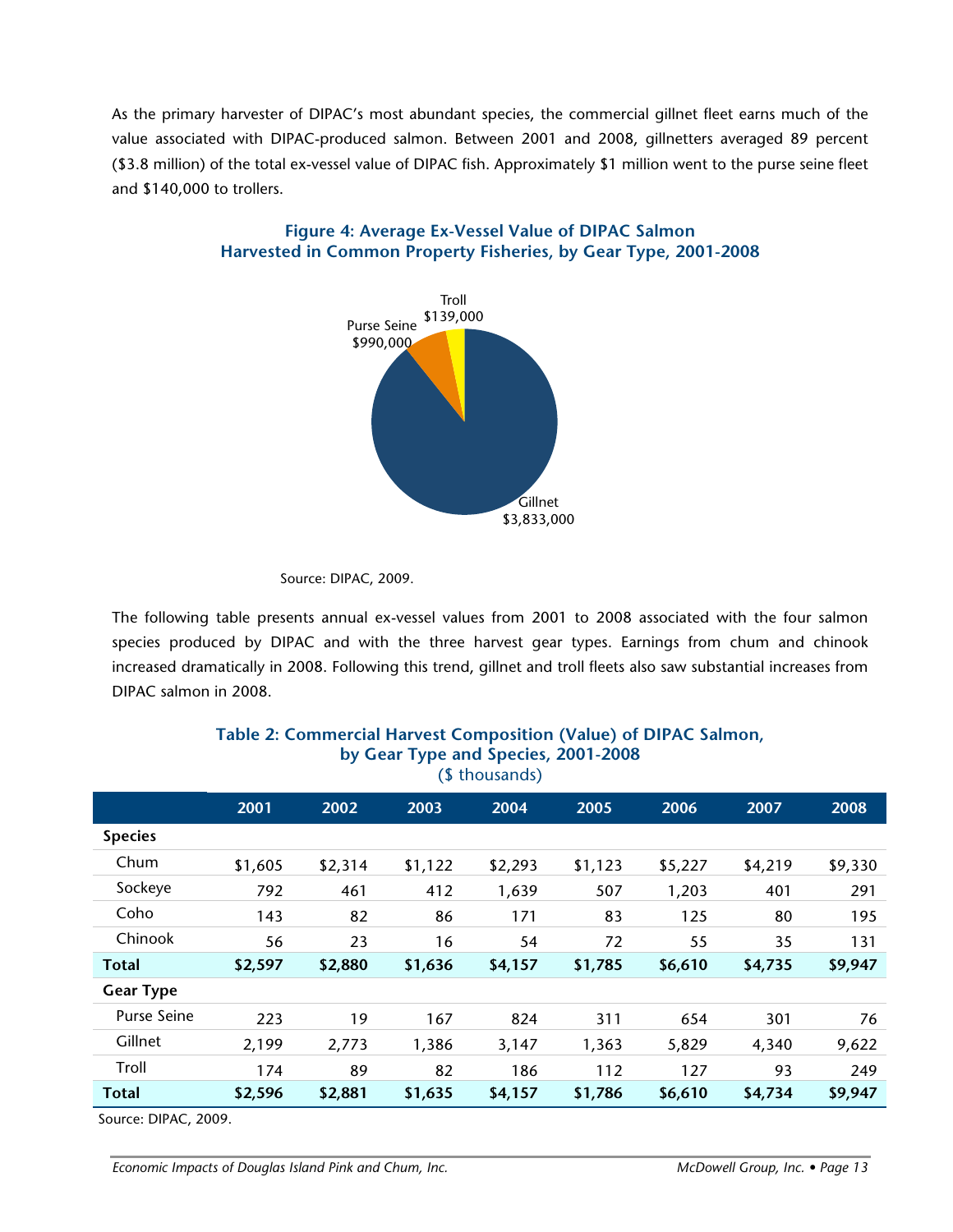In recent years, the importance of DIPAC salmon to the northern Southeast commercial fisheries has increased slightly in terms of volume and value. The following chart measures the total volume and ex-vessel value of DIPAC salmon harvested by the gillnet fleet as percentages of the fleet's total harvest from northern Southeast inside waters (fishing districts 11 and 15). This comparison makes the assumption that the overwhelming majority of DIPAC-produced fish are harvested from these fisheries. Knowing that some portion of DIPAC salmon are harvested elsewhere and/or by other gear groups, the percentages presented in the chart below should be viewed as general indicators of DIPAC's production importance, not as concrete proportions.



#### **Figure 5: Volume and Ex-Vessel Value of DIPAC Salmon as a Percentage of the Northern Southeast Commercial Gillnet Salmon Harvest, 2001-2008**

Source: McDowell Group estimates based on data provided by DIPAC and ADFG, 2009.

Note: Northern Southeast is defined as fishing districts 11 and 15.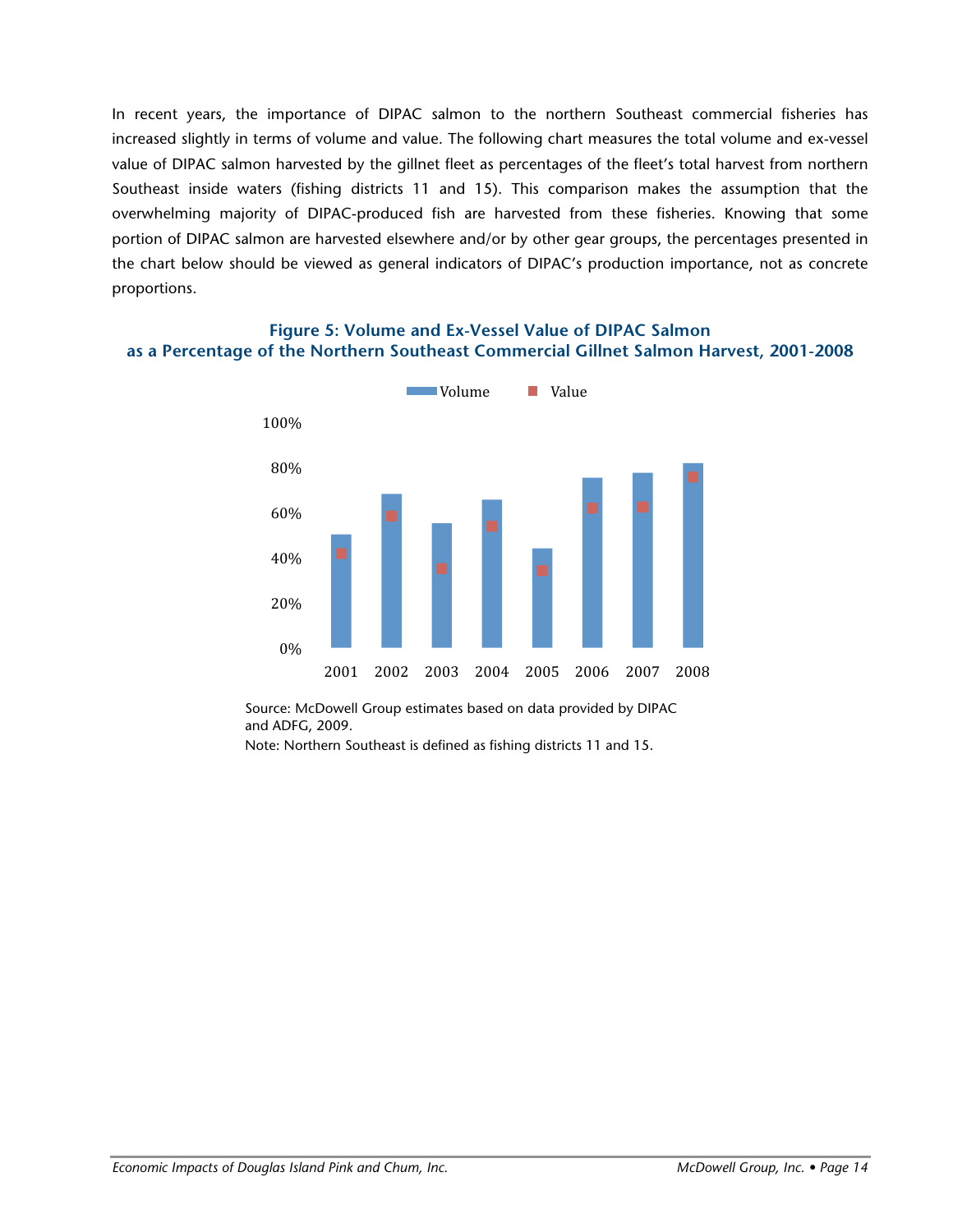## **Geographic Distribution of Commercial Harvest**

In 2008, commercial gillnetters harvested \$9.6 million worth of DIPAC salmon, of which Alaska resident fishermen harvested 90 percent (approximately \$8.5 million). Among Alaska resident fishermen, the majority of earnings went to residents of Juneau (\$3.8 million or 44 percent) and Haines (\$2.8 million or 33 percent). The remainder of Alaska resident harvest earnings went to residents of Wrangell and Petersburg (\$1 million); Sitka, Skagway, Hoonah or Angoon (\$410,000); Ketchikan (\$230,000); and other Alaska communities (\$230,000).

#### **Figure 6: Ex-Vessel Value of DIPAC Salmon Harvested in Common Property Fisheries in Northern Southeast, by Residency of Fishermen, 2008**



Source: McDowell Group estimates based on data provided by DIPAC and CFEC, 2009.

Note: Northern Southeast is defined as fishing districts 11 and 15.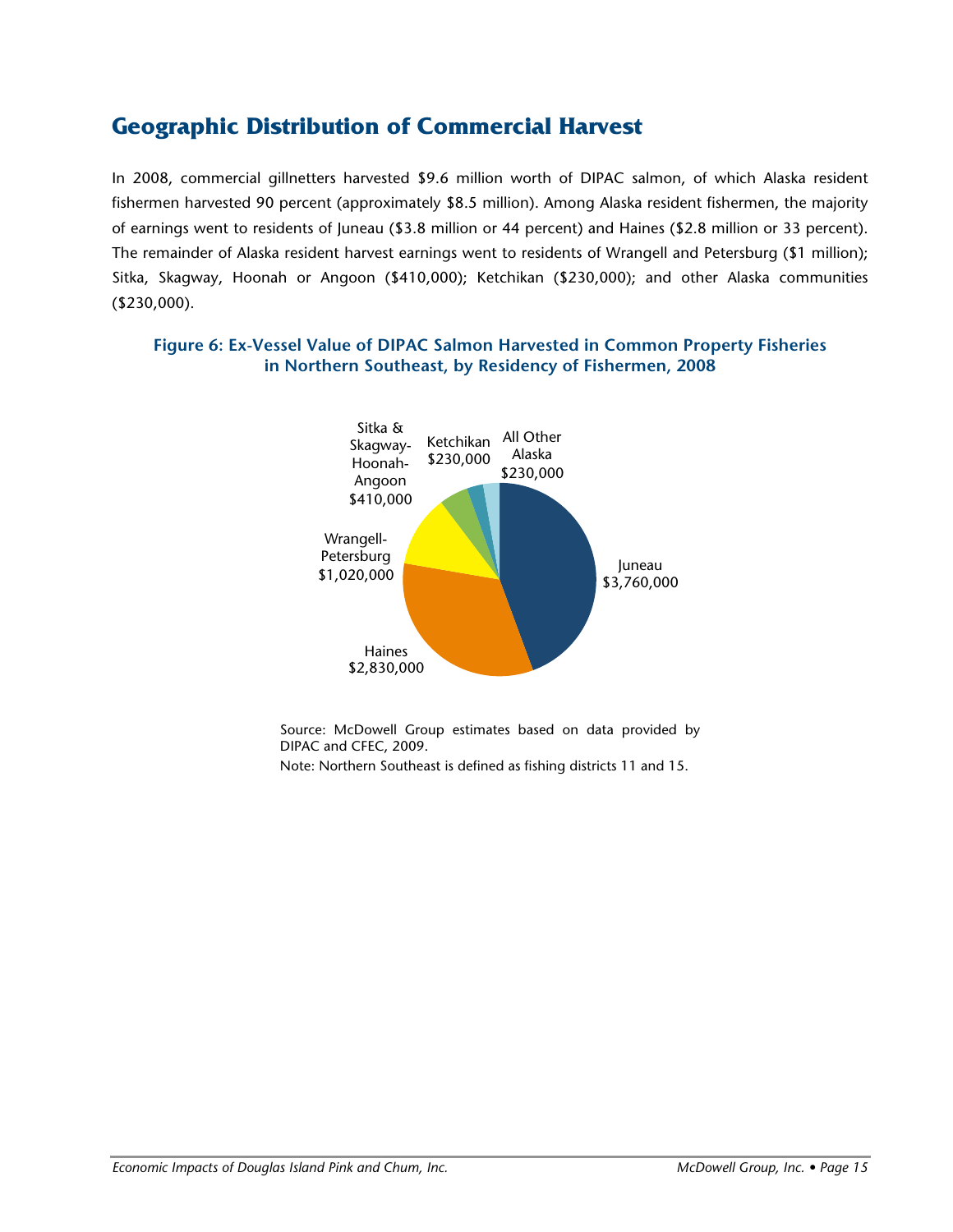In addition to earnings for fishermen, the commercial harvest of DIPAC salmon generates significant economic benefits for Southeast Alaska's seafood processors. These benefits are measured in terms of first wholesale value: the amount received by processors for the initial sale of product outside their affiliate network. First wholesale values include the processing value of salmon harvested in commercial (common property) and cost recovery fisheries.

Between 2001 and 2008, the cumulative first wholesale value of DIPAC salmon was \$155 million and the annual average was \$19.4 million. In 2008, the combination of a large chum harvest and high prices made for a banner year, reaching nearly \$50 million. Chum accounted for \$48 million of the total first wholesale value of DIPAC salmon that year. The other three species: coho, sockeye and chinook, made up the remainder, each accounting for less than \$1 million.

Salmon roe is a particularly valuable salmon product and chum roe, specifically, is the most lucrative for hatchery-produced fish. Between 2001 and 2008, chum roe generally accounted for one-quarter to one-half of the first wholesale value of DIPAC salmon. The first wholesale value of DIPAC chum roe reached \$22 million in 2008, a record value.



#### **Figure 7: First Wholesale Value of DIPAC Salmon, with Chum Roe Shown Separately, 2001-2008**

Source: McDowell Group estimates, based on data provided by DIPAC, ADFG and ADOR, 2009. Note: Includes common property and cost recovery harvests.

In Juneau, in 2008, DIPAC accounted for an estimated 8.9 million pounds of locally processed salmon. Over the five-year period 2004 through 2008, Juneau landings of DIPAC salmon totaled approximately 32 million pounds.

Assuming per-pound first wholesale values were about the same for processors located in Juneau as for those located outside of Juneau, the first wholesale value of DIPAC salmon landed and processed in Juneau totaled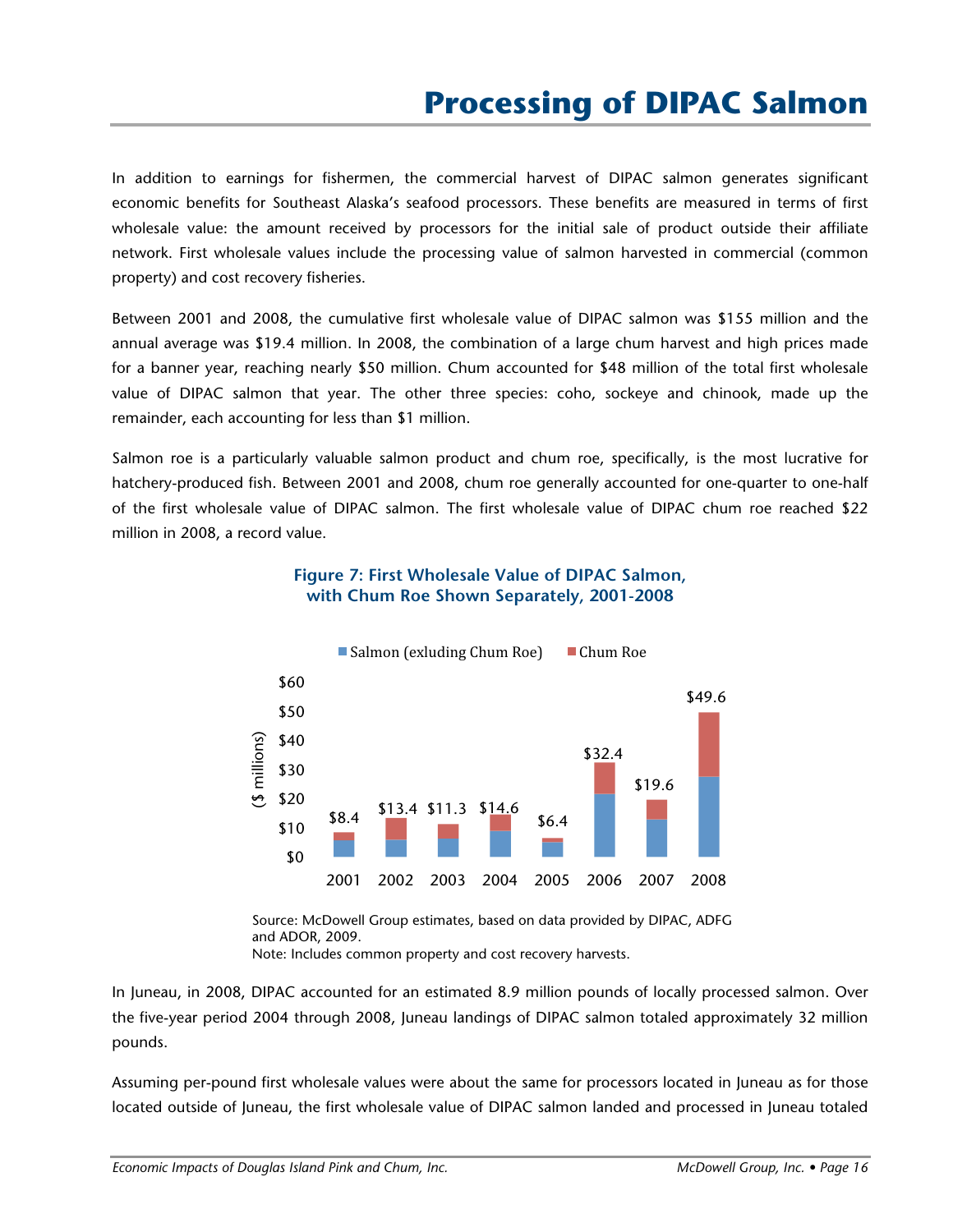\$28 million in 2008 (including roe). For the period 2004 through 2008, the total first wholesale value of DIPAC salmon processed in Juneau is estimated at \$79 million.

The first wholesale value of DIPAC-produced salmon is driven by a wide variety of factors, including worldwide commodity values of salmon. One significant advantage of Southeast hatchery-produced salmon is the large chum roe component. Farmed salmon is not a good source for most salmon roe products. For seafood processors and for common-property fishermen that harvest DIPAC-produced salmon, this translates to good prospects for continued strength in chum salmon values, which are driven primarily by the roe market. Over the past two decades, the first wholesale value of DIPAC salmon steadily increased, with particularly high value years in 2000, 2006 and 2008.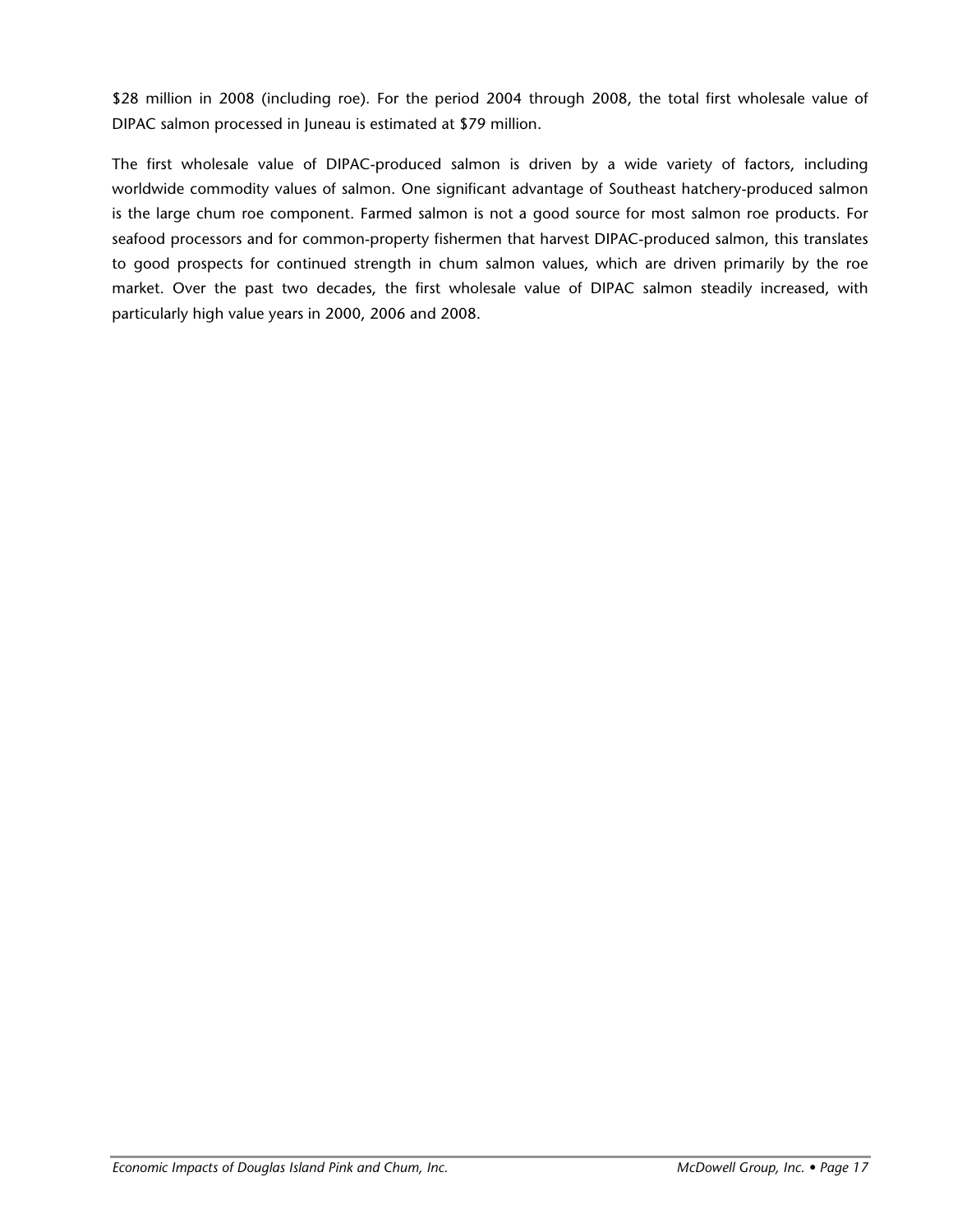DIPAC salmon play a significant role in the Juneau-area sport and personal use fisheries. Traditionally, chinook and coho are the primary species sought after in these fisheries, with an average of 3,100 chinook and 6,600 coho caught annually. As reflected in the chart below, annual harvests of these have declined in recent years, from 20,000 fish (combined) in 2003 to around 4,000 fish in 2006 and 2007. This decline is largely explained by three factors. First, recent chinook returns have been lower than the record returns DIPAC saw in the earlier part of the decade. Second, there was a reduction in coho releases in order to accommodate increased chinook production in support of a sport fishery enhancement program in Skagway. Third, Juneau's annual Golden North Salmon Derby, which attracts hundreds of local anglers, was moved from mid-August to early August between 2005 and 2008, thus pre-empting DIPAC's traditional coho return.

DIPAC salmon production also supports a popular personal use fishery at Sweetheart Creek. This dedicated program has contributed over 24,000 sockeye from 2001 to 2008, averaging 3,000 fish annually. Chum salmon accounts for a much smaller proportion of DIPAC-produced sport and personal use harvests, averaging 1,800 fish caught annually in the same time period.



#### **Figure 8: Recreational Harvest of DIPAC Salmon, 2001-2008**

Source: DIPAC, 2009.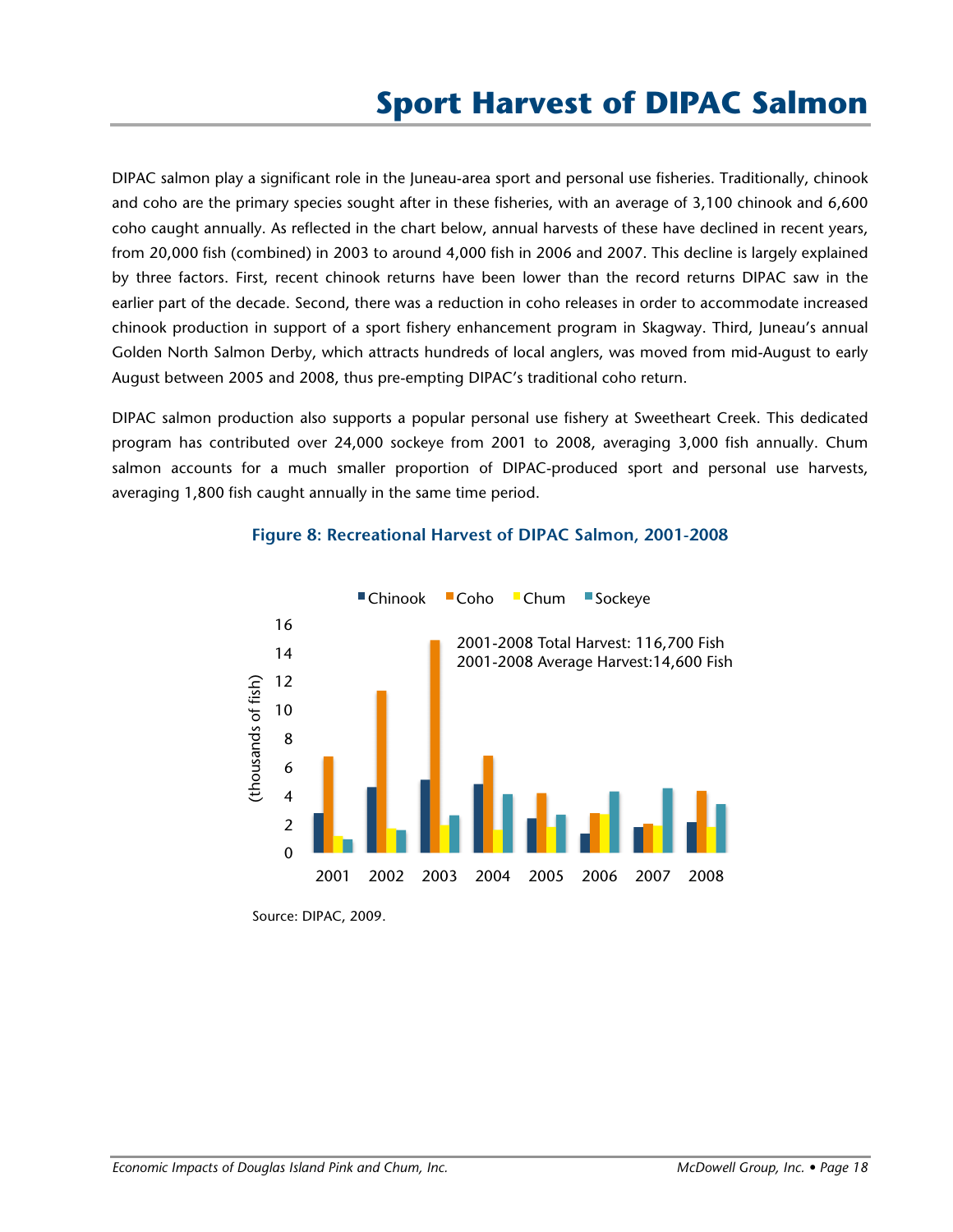Nearly all of the DIPAC salmon sport and personal use harvest occurs in the Juneau area, including waters surrounding Admiralty Island, Douglas Island, and in southern Lynn Canal to Point Sherman. On average, DIPAC salmon accounted for one-quarter of the chinook harvest between 2001 and 2007 (the most recent data available), ranging from 12 to 37 percent, and one-seventh of the coho harvest, ranging from 7 to 30 percent.



#### **Figure 9: Recreational Harvest of DIPAC Salmon as Percentage of the Total Juneau-Area Sport Harvest, 2001-2007**

Source: McDowell Group estimates based on data provided by DIPAC and ADFG, 2009.

# **User Groups**

While nearly all sport-harvested DIPAC salmon are caught in the Juneau area, anglers come from a variety of communities, including Juneau, other Alaskan towns and those outside of Alaska.

### **Resident Fishermen**

Sport-harvested DIPAC salmon offer many Juneau residents a unique food source and recreational experience. The public-use dock located adjacent to DIPAC Macaulay Salmon Hatchery provides access to a key shore fishery for local residents, particularly those unable to fish from a boat.

### **Non-Resident Fishermen**

The largest economic impact associated with sport-harvested DIPAC salmon is seen among non-resident anglers. Whether purchasing a charter package or fishing on their own, non-resident fishermen spend significant amounts of money with Juneau businesses, purchasing items and services such as fuel, fishing gear, repair services, bait, food, lodging, transportation and charter fees.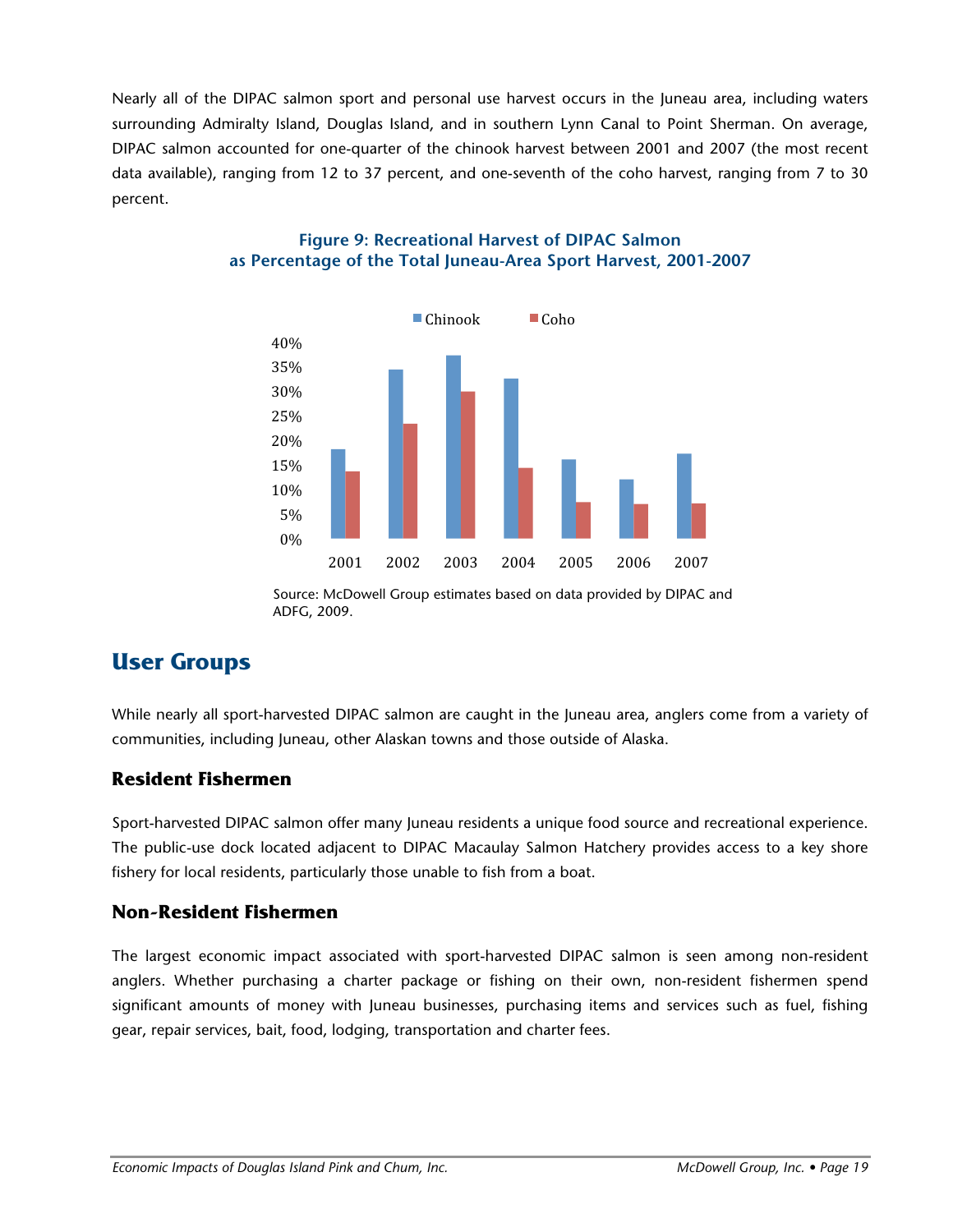# **Economic Impacts of DIPAC Production and Operations**

DIPAC's salmon production and business operations generate direct, indirect and induced economic impacts to communities throughout Southeast Alaska. Commercial and sport fishermen purchase fuel, food, gear and many other supplies in support of their effort to catch DIPAC salmon, and seafood processors spend money on an array of goods and services, including employee labor. This spending cycles through the regional and local economies, creating additional economic activity. Direct impacts describe ex-vessel earnings from commercially-harvested DIPAC salmon, income to seafood processors, local spending by non-resident anglers, and DIPAC expenditures on local goods and services. Indirect and induced impacts describe the added economic activity generated as direct spending circulates though the local economy.

This section discusses the impacts from commercially-harvested and sport-harvested DIPAC salmon in the communities of Juneau and Haines, as well as the total economic impact of DIPAC salmon harvests, processing, operations and tax revenue to Southeast Alaska's regional economy. Limited data prohibit community-level analysis of seafood processing.

### **Commercial Harvest**

While the economic impact of the commercial harvest of DIPAC salmon is seen throughout Southeast Alaska, the majority of the impact occurs in Juneau and Haines.

#### **Juneau**

Juneau resident permit holders fishing in the Stephens Passage and Lynn Canal commercial gillnet fisheries harvested a total of \$17.2 million worth of DIPAC salmon between 2001 and 2008, averaging \$1.9 million annually. DIPAC's contribution to Juneau gillnetters' total salmon harvest averaged 73 percent during the 8 year timeframe. In 2008, Juneau's harvest of DIPAC salmon reached a record value of \$3.7 million.



**Figure 10: Ex-Vessel Income to Juneau Commercial Gillnet Permit Holders from DIPAC Salmon Harvested in Districts 11 & 15, 2001-2008**

Source: McDowell Group estimates based on data provided by DIPAC and ADFG, 2009.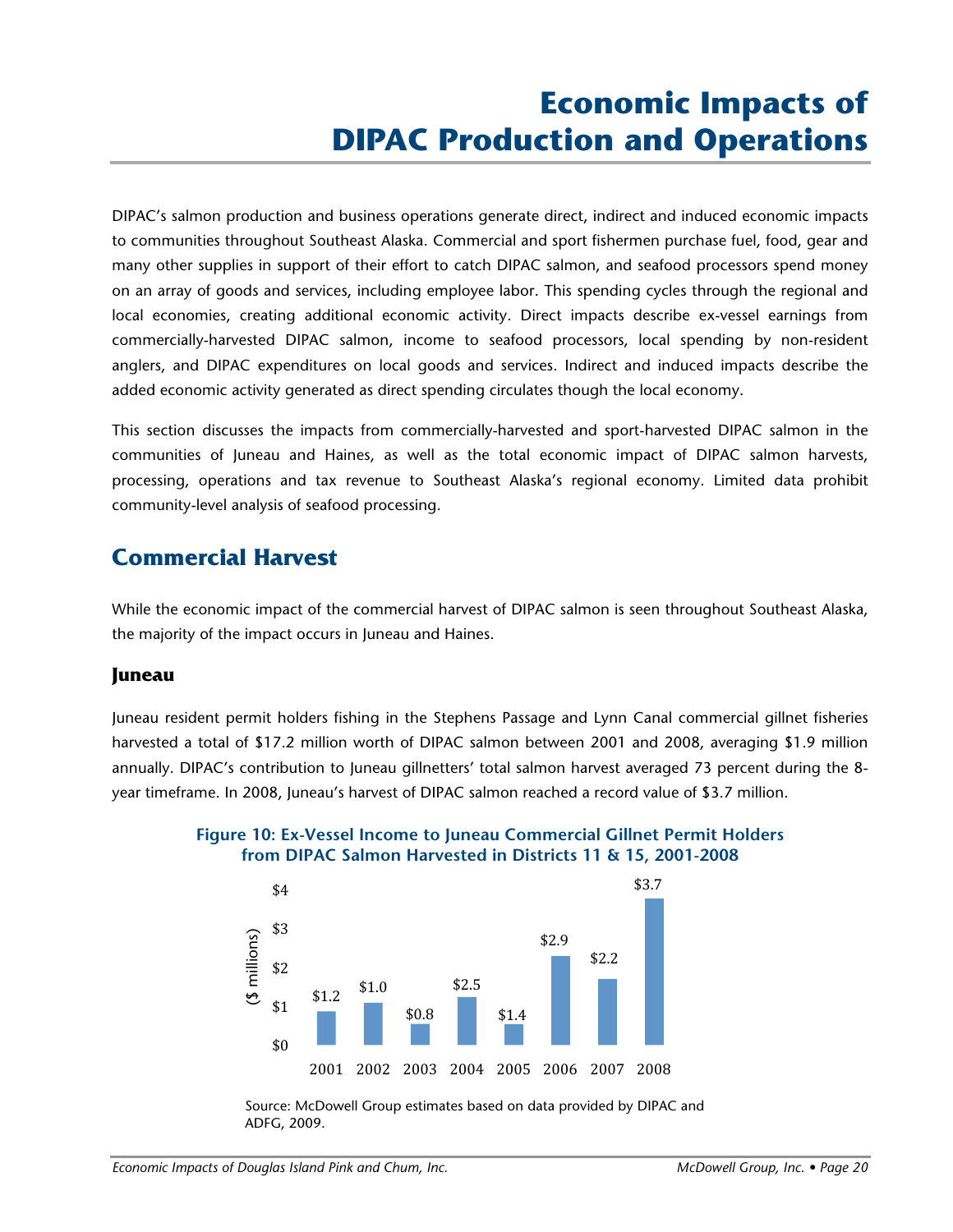The local economic impact of commercial harvest of DIPAC salmon by Juneau residents totaled approximately \$5.9 million in 2008. This includes the \$3.7 million in direct impact, plus another \$2.2 million in indirect and induced economic effects. Over half (about \$3.6 million) of this economic impact is labor income for fishermen and workers in the support sector.

### **Haines**

Between 2001 and 2008, Haines resident permit holders fishing in the Stephens Passage and Lynn Canal commercial gillnet fisheries harvested a total of \$12.9 million worth of DIPAC salmon, or approximately \$1.4 million annually. DIPAC's contribution to Haines' total salmon harvest averaged 74 percent during the 8-year timeframe. In 2008, Haines' harvest of DIPAC salmon reached a record value of \$2.8 million.



### **Figure 11: Ex-Vessel Income to Haines Commercial Gillnet Permit Holders from DIPAC Salmon Harvested in Districts 11 & 15, 2001-2008**

Source: McDowell Group estimates based on data provided by DIPAC and ADFG, 2009.

The economic impact in Haines from commercial harvest of DIPAC salmon by Haines residents totaled approximately \$3.5 million in 2008. This includes the \$2.8 million in direct impact, plus another \$1.3 million in indirect and induced economic effects. Approximately \$2.2 million of this economic impact is labor income for fishermen and workers in the support sector.

### **Region-Wide**

The total regional economic impact of the commercial harvest of DIPAC salmon includes the \$10 million total ex-vessel, plus all the additional spending that occurs as fishermen purchase goods and services in support of their fishing activity and their households. Including the total ex-vessel value, plus all the indirect and induced spending effects, the total economic impact of the commercial harvest of DIPAC salmon was approximately \$16 million in 2008. Since a portion of the commercial harvest is taken by non-Alaska residents, some of this economic impact occurs outside the region. However, non-resident fishermen also have an impact on the Southeast economy, through their purchases of goods and services while in the region.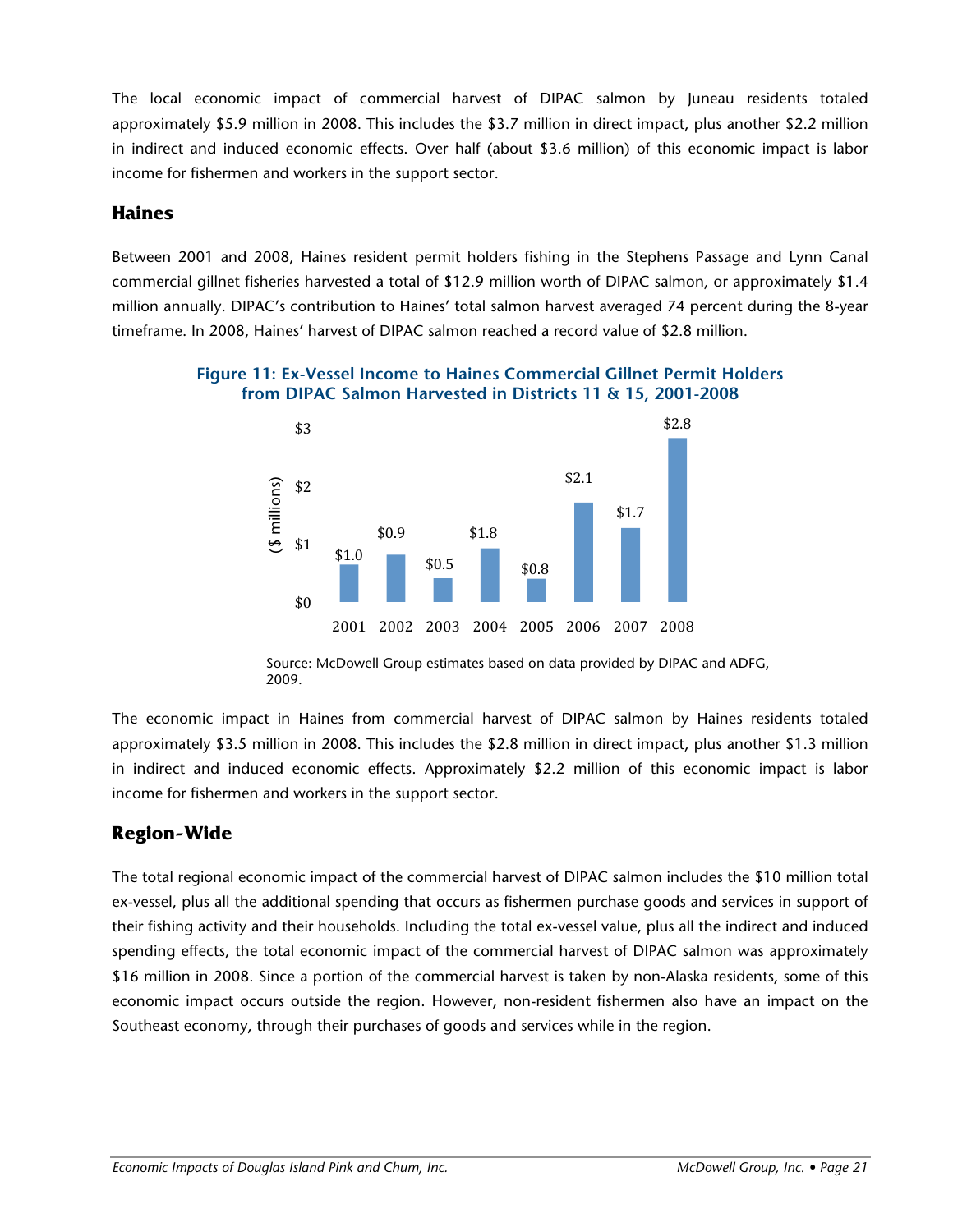# **Seafood Processing**

Nearly all commercially-harvested DIPAC salmon are processed in Southeast Alaska. In 2008, the first wholesale value associated with DIPAC salmon was \$49.5 million. The combination of a large chum harvest and high prices made for a record year for Southeast processors. The first wholesale value of DIPAC chum roe reached \$22 million in 2008, a record value and 44 percent of DIPAC's total first wholesale value.

The economic impact associated with the processing of DIPAC salmon includes those impacts generated from the commercial harvest as well. Seafood processors in Southeast Alaska pay commercial fishermen for their catch, and these expenditures are reflected in the first wholesale price, which is the basis for the first wholesale value estimate.

Including all direct, indirect and induced impacts, commercial harvest and processing of DIPAC salmon in 2008 had a total economic impact of approximately \$80 million. This includes the gross (ex-vessel) income earned by commercial fishermen, and all the expenditures those fishermen make in support of their fishing operations and households. The total economic impact also includes all the expenditures processors make (in addition to payments to fishermen for their fish) in support of their activity to process DIPAC fish such as payroll for employees, purchases of supplies, utilities expenses, taxes, etc. Indirect and induced effects are felt throughout nearly all sectors of the economy. Approximately 30 percent (\$25 million) of the total economic impact is labor income.

# **Sport Harvest**

In addition to the commercial harvest, the sport harvest of DIPAC salmon contributes significantly to Juneau's economy. Resident and non-resident anglers spend money on items such as gear, fuel and food in support of sport and personal use fishing. Additionally, non-residents add to Juneau's tourism industry, paying for accommodations, restaurants and charter fees, among other expenditures.

Traditionally, DIPAC has been a major contributor to the chinook and coho harvests associated with Juneau's annual Golden North Salmon Derby. Between 2001 and 2007, DIPAC's contribution averaged 11 percent to anglers' chinook harvest and 12 percent to the coho harvest. In prior years, DIPAC's contribution was even greater, accounting for 30 percent of the combined derby harvest between 1998 and 2000. Between 2005 and 2007, the dates of the derby were shifted forward, from mid-August to early August, marginalizing the impact of DIPAC coho, which typically run during the late summer and early fall.

In 2008, an estimated 8,570 DIPAC salmon were harvested in Juneau's sport and personal use fisheries, including waters surrounding Admiralty Island, Douglas Island, and in southern Lynn Canal to Point Sherman. While total 2008 sport and personal use harvest figures were not yet available at the time this report was written, DIPAC salmon has accounted for, on average, one-quarter of the chinook harvest between 2001 and 2007 (the most recent data available) and one-seventh of the coho harvest.

It is not possible to precisely measure the economic impact of sport-caught salmon, whether wild or hatchery raised. The value of sport fishing is a blend of the actual money spent in pursuit of salmon (or halibut and/or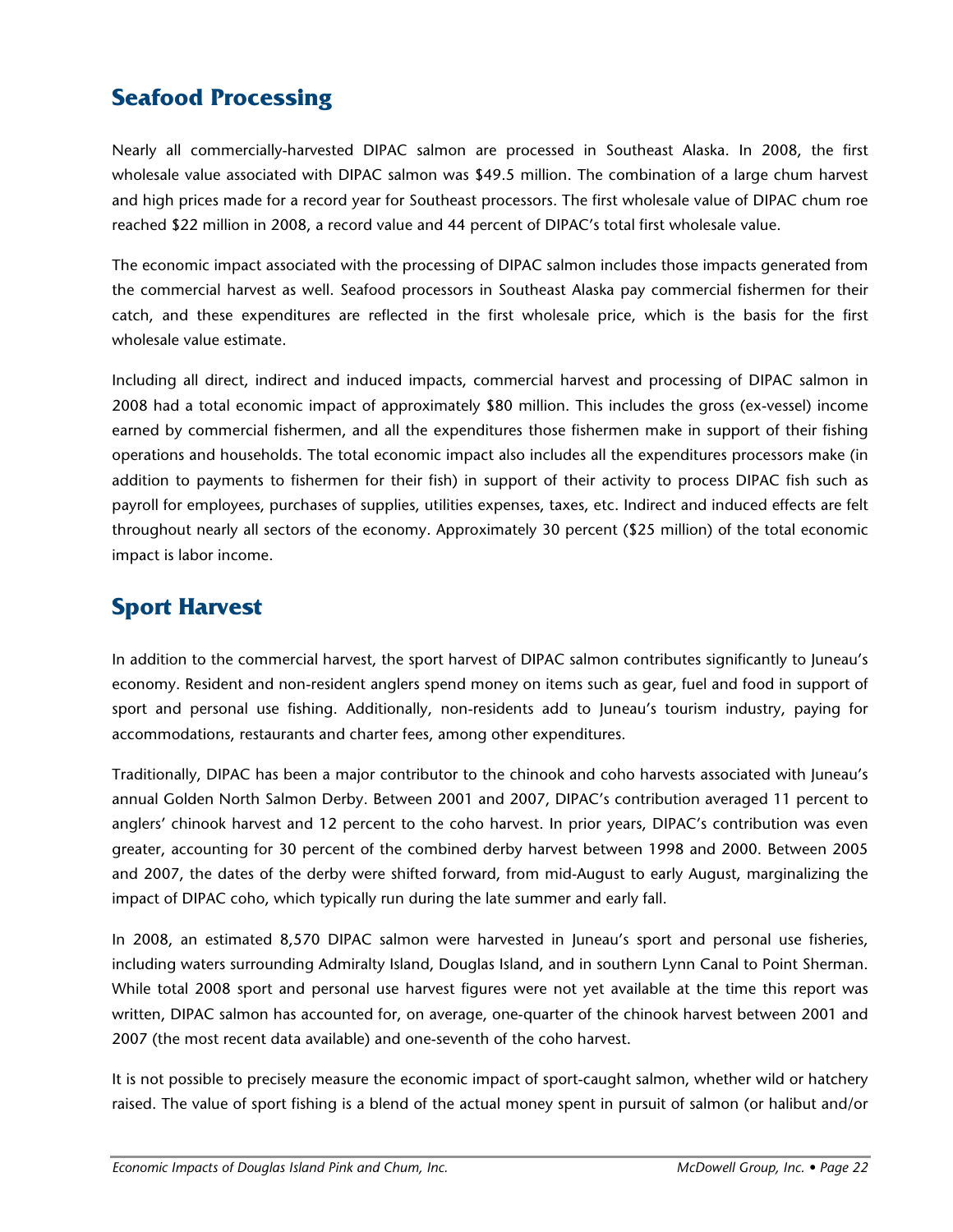other sport-caught fish) and the experiential value of sport fishing. Further, actual spending on sport fishing varies widely for resident and non-resident fishermen, and insufficient data exists regarding spending by either group. Still, the economic impact of the opportunity to fish for, and catch, DIPAC salmon is important. A recent detailed study of the impacts of non-resident sport-harvested hatchery-produced fish in Ketchikan found a total direct and indirect economic effect of approximately \$3 million. The sport harvest of DIPAC salmon is slightly less than half (40 percent) the number of hatchery fish harvested in Ketchikan, suggesting a total economic impact of about \$1.2 million annually, including \$400,000 in labor income. This estimate does not include spending by local residents in support of their effort to catch hatchery-produced salmon.

# **DIPAC Operations**

As a locally-based organization, DIPAC has economic impacts on the Juneau economy as well. In 2008, DIPAC contributed an average of 42 jobs, including staff at both the Macaulay and Snettisham hatcheries, with total payroll of approximately \$1.4 million annually. Spending on goods and services in support of hatchery operations also contributes to the local economy. Goods and services include a wide range of expenditures, including hatchery infrastructure and office supplies, maintenance, travel and payments to commercial seiner during cost recovery efforts. DIPAC spent approximately \$4.5 million on goods and services in support of operations in 2008, of which nearly \$3 million went to 145 Alaska businesses and fishermen.

Including all of the indirect and induced effects associated with DIPAC spending on payroll and other goods and services, the organization has a total Alaska economic impact of about \$5.5 million, including \$2.3 million in labor income.

### **Salmon Enhancement and Fisheries Business Taxes**

All salmon commercially harvested and processed in Southeast Alaska, including DIPAC-produced fish, are subject to a 3 percent Salmon Enhancement Tax paid by commercial fishermen and a 3 percent Fisheries Business tax paid by seafood processors. Revenue from the Salmon Enhancement Tax helps fund operations of the regional aquaculture association in the area where the fish were harvested and revenue from the Fisheries Business Tax is shared between the State of Alaska and the city or borough in which the fish are landed. Both of these taxes are based on the ex-vessel value of the harvest.

While DIPAC receives no salmon enhancement tax revenue due to its non-association status, harvest of the salmon it produces generates significant tax revenue for the Northern Southeast Regional Aquaculture Association to help fund continued salmon enhancement efforts in the region. Likewise, revenue from the fisheries business tax is used to support fisheries management and infrastructure development at the state and local levels.

Between 2001 and 2008, harvest of DIPAC-produced fish generated a combined total of approximately \$2.4 million in salmon enhancement and fishery business tax revenue. Of this amount, \$1.2 million in fisheries business taxes was generated over that time period, or roughly \$150,000 annually. In 2008, the commercial harvest of DIPAC salmon generated approximately \$300,000 in tax revenue to Southeast municipalities and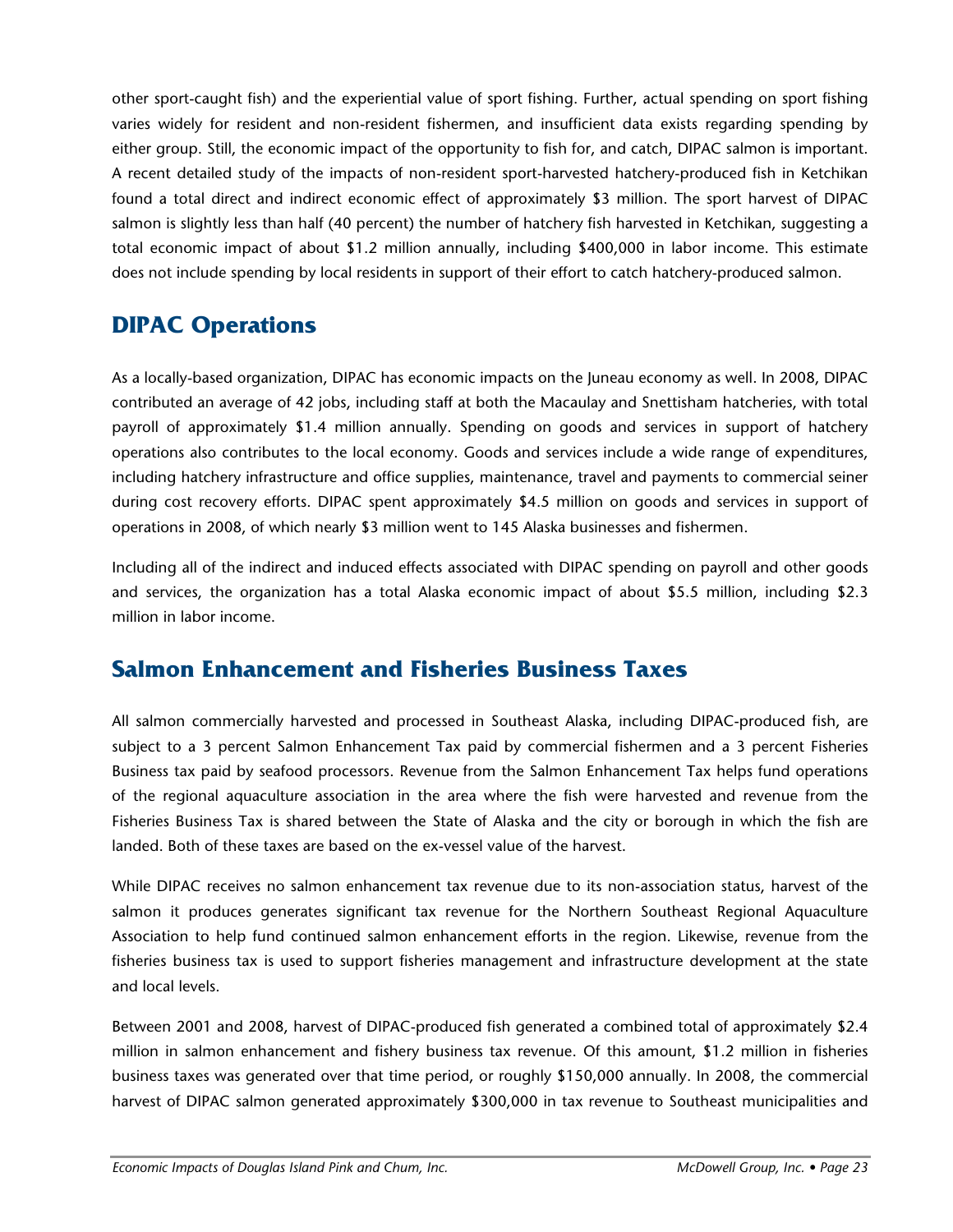the State of Alaska. This is nearly three times the revenue generated from DIPAC salmon in 2001 and more than double the 2001-2007 annual average revenue.

#### **Figure 12: Estimated Salmon Enhancement and Fisheries Business Tax Revenue Generated from DIPAC Salmon, 2001-2008**



Source: McDowell Group estimates based on data provided by DIPAC, 2009.

# **Qualitative Impacts: University of Alaska Southeast and Juneau Tourism and Education**

As part of its public service to Alaskan residents and students, the Macaulay Salmon Hatchery donates wet lab space to the University of Alaska Fairbanks for research use by the Juneau Center for Fisheries and Ocean Sciences. In 2008, the Center secured approximately \$98,000 in federal grant revenue for research projects associated with the Macaulay lab.

Additionally, DIPAC's Ladd Macaulay Visitor Center hosts thousands of non-resident visitors, school children and volunteers each year. The visitor center's assortment of aquariums display a variety of local marine life and its educational tours provide an overview of salmon characteristics and hatchery operations. Each year the center attracts an average of over 100,000 visitors and hosts over 3,000 local children, parents and teachers, as part of its year-round educational programming. The DIPAC Tourism Division oversees the center's operations, and supports its own budget through admissions, concessions and rental revenue.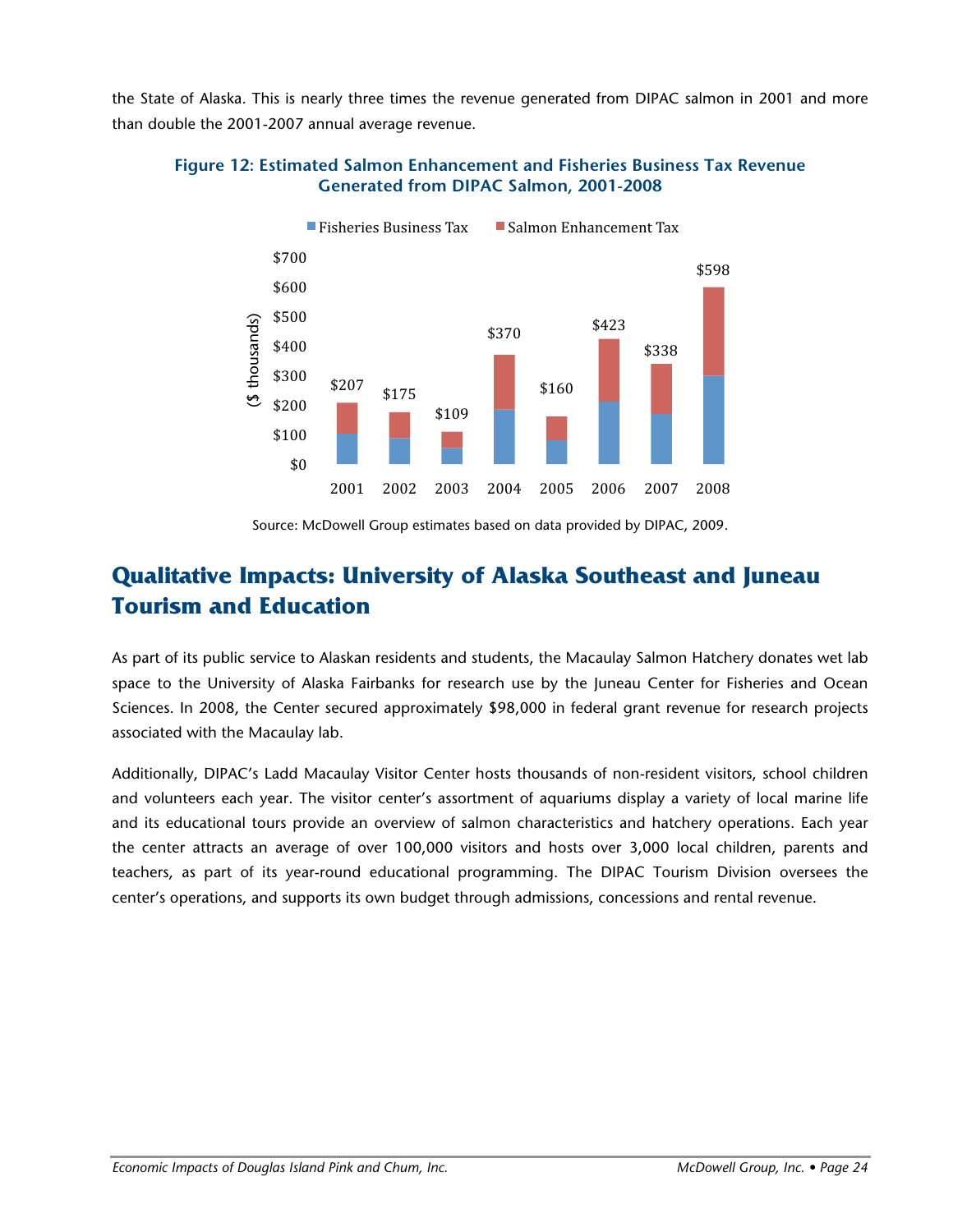### **Commercial Harvest Volume and Value**

- The volume of DIPAC salmon harvested in commercial fisheries has doubled this decade compared to the 1990s as the corporation's enhancement programs have reached full production capacity and improvements in culture techniques have resulted in more consistent marine survivals.
- The common property commercial harvest of DIPAC salmon has averaged about 10 million pounds in the 2000s, compared to an average of about 5 million pounds in 1990s.



### **Figure 13: Total Pounds of DIPAC Salmon Harvested in Common Property Commercial Fisheries, 1990-2008**

- The value of DIPAC salmon harvested has increased even more over the same time period as improved prices have coincided with record returns in recent years.
- So far this decade, the value of commercially harvested DIPAC salmon has totaled nearly \$39 million, with an annual average of \$4.3 annually. During the 1990s, \$18 million worth of DIPAC salmon was harvested, averaging \$1.8 million annually.